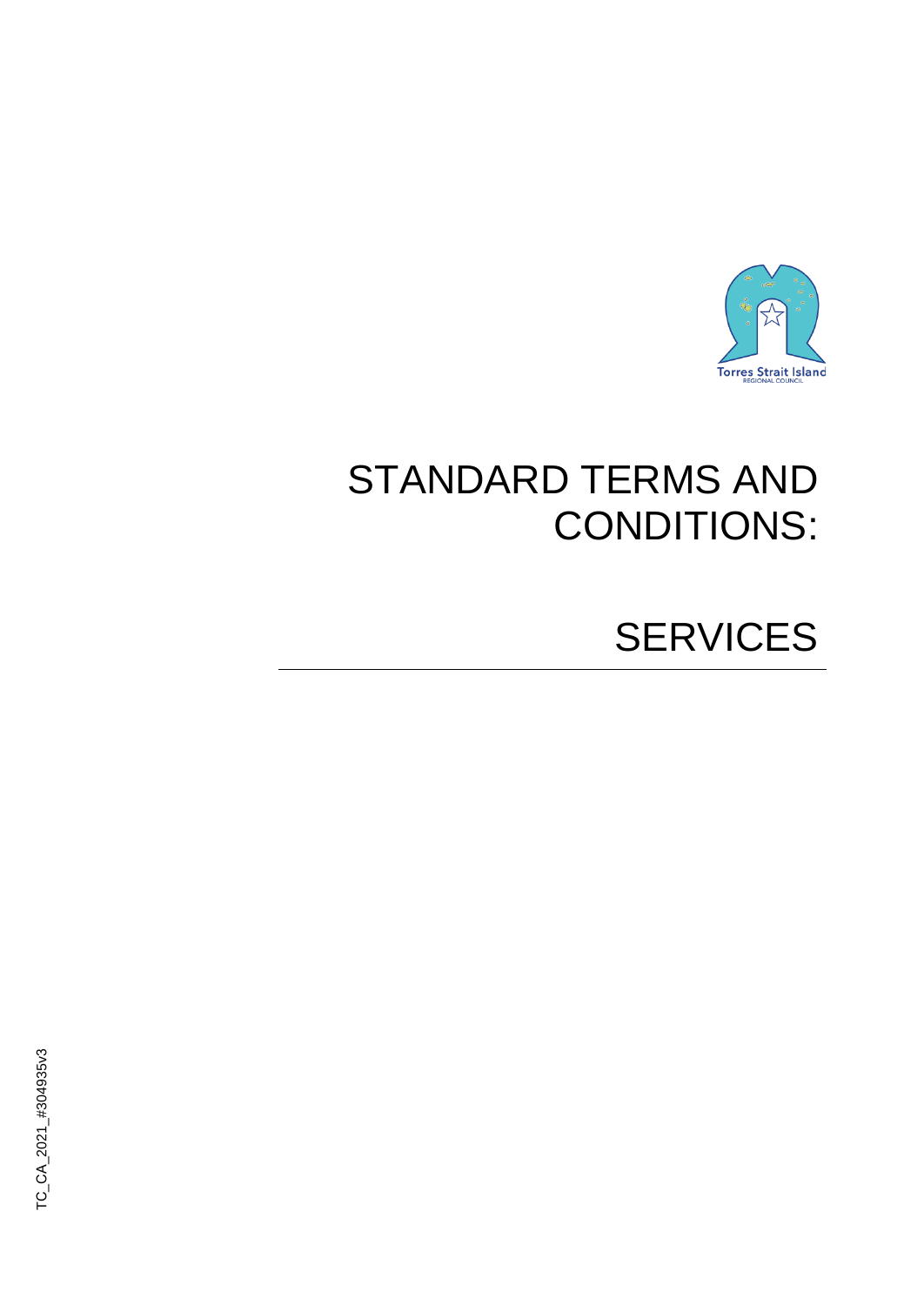| $\mathbf{1}$ . |  |
|----------------|--|
| 2.             |  |
| 3.             |  |
| 4.             |  |
| 5.             |  |
| 6.             |  |
| 7.             |  |
| 8.             |  |
| 9.             |  |
|                |  |
|                |  |
|                |  |
|                |  |
|                |  |
|                |  |
|                |  |
|                |  |
|                |  |
|                |  |
|                |  |
|                |  |
|                |  |
|                |  |
|                |  |
|                |  |
|                |  |
|                |  |
|                |  |
|                |  |
|                |  |
|                |  |
|                |  |
|                |  |

**RATIFICATION**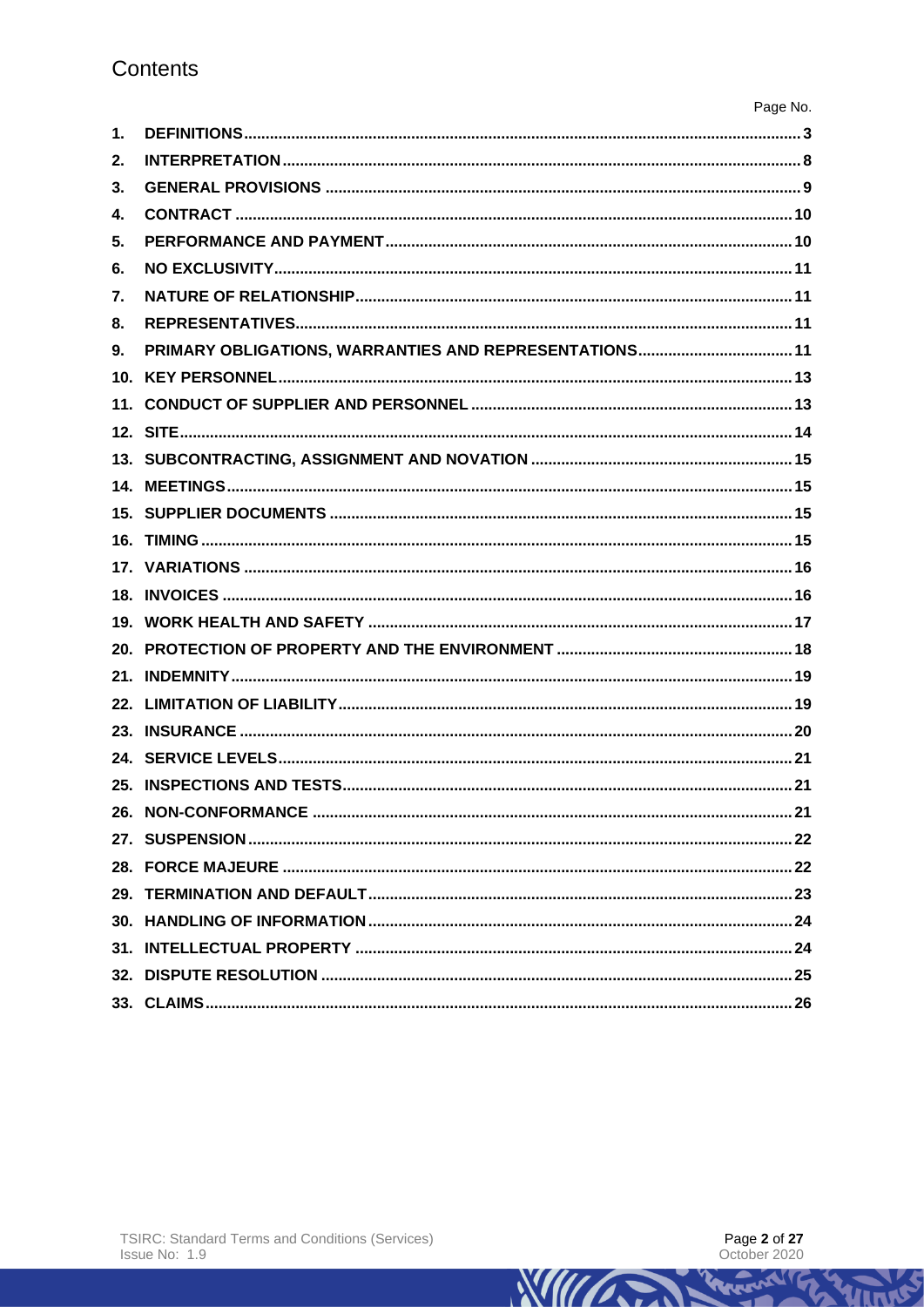## **1. DEFINITIONS**

- 1.1 In the Contract, unless inconsistent with the context or subject matter:
	- (a) **Affected Party** has the meaning given in clause [28.1;](#page-21-0)
	- (b) **Approvals** means certificates, licences, accreditations, clearances, authorisations, consents, permits, approvals, determinations and permissions from any Authority and any related fees and charges;
	- (c) **Authority** means any Federal, State, or local government authority, administrative or judicial body or tribunal, department, commission, agency, government owned corporation, statutory body or instrumentality or any other person having jurisdiction over the project;
	- (d) **Background IP** of a Party means all Intellectual Property Rights which are made available by a Party in connection with the Contract which are in existence at the date of the Contract or brought into existence after the date of the Contract other than in connection with the Contract.
	- (e) **Business Day** means a day that is not a Saturday, Sunday or any other day which is a public holiday or a bank holiday in the place where an act is to be performed or a payment is to be made;
	- (f) **Claim** includes any claim, action, demand, proceeding, suit, defence or set-off, however arising including under the Contract, at law (including a breach of the Contract), under statute, in equity, in tort (including for negligence), in quasi-contract, for unjust enrichment and to the extent permitted by law pursuant to any other principle of law (including without limitation any claim for an extension of time, Variation or other adjustment to the Price);
	- (g) **Commencement Time** means the time stated in the Engagement Documents by which the Supplier is required to commence performing its obligations under the Contract (or where no time is stated, promptly after the Supplier receives the Engagement Documents) as extended (if at all) pursuant to the Contract;
	- (h) **Completion** means the stage at which:
		- (i) each and every part of the Services has been carried out and completed in accordance with the Contract, except for minor omissions which do not reasonably affect the benefit to the Principal of the Services or prevent the Principal from using the Supplier Documents for the purpose or purposes stated in or to be reasonably inferred from the Contract;
		- (ii) all Supplier Documents have been updated and provided to the Principal in accordance with the Contract; and
		- (iii) other obligations of the Supplier which are stated in the Contract to be a requirement of Completion, or which are otherwise required to be undertaken prior to Completion have been completed;
	- (i) **Completion Time** means the time (if any) stated in the Engagement Documents by which the Supplier is required to achieve Completion as extended (if at all) pursuant to the Contract;
	- (j) **Confidential Information** means the Contract and all documents and information provided or made available by one Party (**Discloser**) to the other (**Disclosee**), or which comes to the knowledge of a Party in connection with the Contract which are of their nature confidential or which the Discloser has identified to the Disclosee as being confidential, but does not include documents and information which are in the public domain other than through a breach of clause [30](#page-23-0) or are independently developed by the other Party;

<span id="page-2-0"></span>**WIII**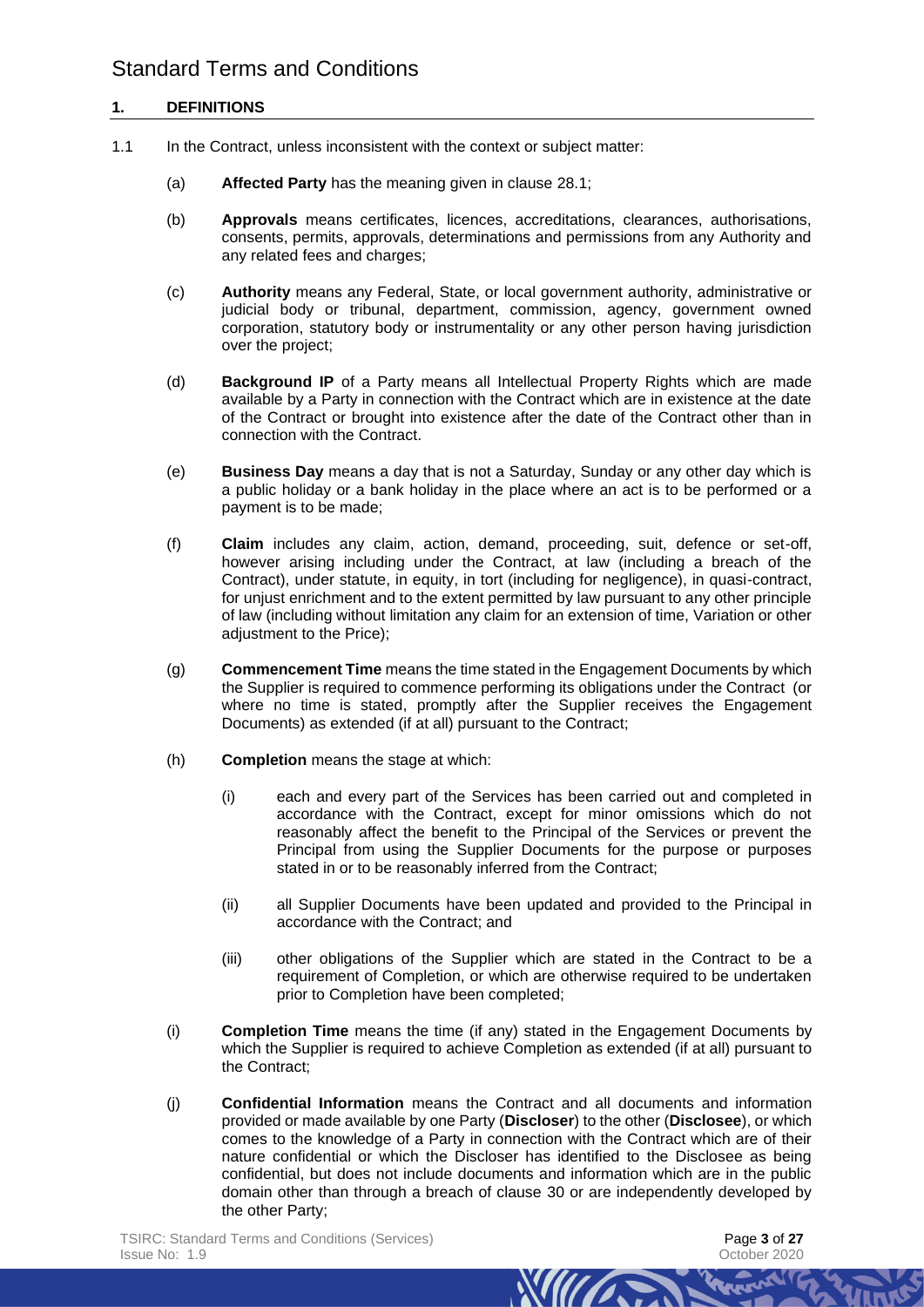- (k) **Contract** means the contract between the Principal and the Supplier comprising the documents described in clause [4.1;](#page-9-0)
- (l) **Discloser and Disclosee** have the meanings given in clause [1.1\(j\);](#page-2-0)
- (m) **Engagement Documents** means, unless the Parties expressly agree otherwise:
	- (i) where a written request is issued, the written document(s) issued by the Principal to the Supplier which:
		- A. detail the Principal's requirements for the provision of Services by the Supplier; and
		- B. either request the Supplier to provide, or accept the Supplier's offer to provide, those Services to the Principal,

including all documents attached to or incorporated by reference into those written documents and which may include a specification, product description, price list or other documents;

- (ii) where a verbal request is made, means the information provided verbally, and the information contained in any documents to which the Supplier's attention is directed; and
- (iii) where a request, whether verbal or written, is made pursuant to a Register of Pre-qualified Suppliers or Preferred Supplier Arrangement, also include the Standard Documents;
- (n) **Exceptional Circumstances** means disclosure:
	- (i) for the purpose of complying with the Disclosee's obligations or exercising the Disclosee's rights in connection with the Contract;
	- (ii) with the Discloser's prior consent;
	- (iii) to a professional adviser, banker, financier or auditor if that person is obliged to keep the information disclosed confidential and to who it is necessary to disclose the information;
	- (iv) to any of its Personnel who are bound to keep the information confidential and to who it is necessary to disclose the information;
	- (v) to comply with the law or a requirement of an Authority (including a stock exchange); and
	- (vi) to the extent necessary to enforce its rights or defend a Claim in connection with the Contract;
	- (vii) by the Principal for the purposes of enabling the Principal to properly discharge its functions as a local government authority;
	- (viii) to the extent otherwise expressly permitted by the Contract;
- (o) **Force Majeure** means:
	- (i) an act of God, earthquake, lightning, cyclone, tsunami, fire emanating from outside the Site, explosion, landslide, drought or meteor, but excluding any other weather conditions regardless of severity;
	- (ii) war (declared or undeclared), invasion, act of a foreign enemy, hostilities between nations, civil insurrection or militarily usurped power;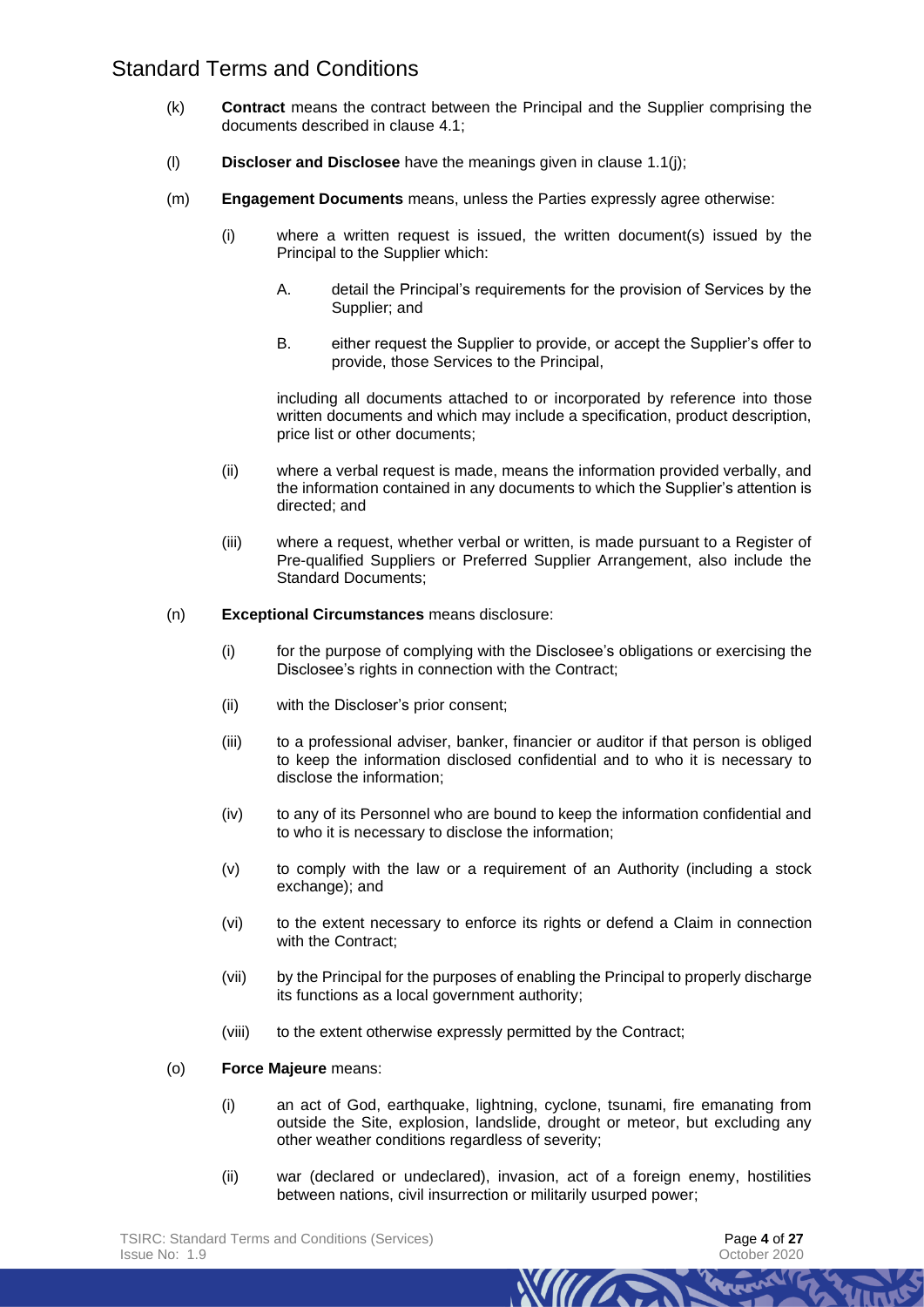- (iii) act of public enemy, sabotage, malicious damage, terrorism or civil unrest;
- (iv) illness declared by the World Health Organisation to be a pandemic;
- (v) embargo;
- (vi) State-wide or nationwide industrial action that is not limited to or primarily directed at the Supplier or otherwise caused by or contributed to by the Supplier and which affects an essential portion of the Supplier's obligations under the Contract;

which:

- A. is beyond the immediate or reasonable control of the Affected Party;
- B. is not directly or indirectly caused or contributed to by the Affected Party or the Affected Party's Personnel;
- C. cannot reasonably be avoided, remedied or overcome by the Affected Party by a standard of care and diligence expected of a prudent and competent local government or supplier (as the case may be) or the expenditure of a reasonable sum of money;
- (p) **Good Industry Practice** means those practices, methods, techniques and acts that, as at the date of this Contract are equal or superior to those utilised by other competent suppliers experienced in the provision of services similar to the Services;
- (q) **GST** means GST as that term is defined in the GST Law, and any interest, penalties, fines or expenses relating to such GST;
- (r) **GST Law** means the *A New Tax System (Goods and Services Tax) Act 1999* and/or associated Commonwealth legislation, regulations and publicly available rulings;
- (s) **Improper Conduct** means:
	- (i) engaging in misleading or deceptive conduct in relation to the Procurement Process or the Contract;
	- (ii) engaging in any collusive tendering, anticompetitive conduct, or any other unlawful or unethical conduct with any other tenderer, or any other person in connection with the Procurement Process;
	- (iii) attempting to improperly influence any Personnel of the Principal, or violate any applicable law regarding the offering of inducements in connection with the Procurement Process or the Contract;
	- (iv) accepting or inviting improper assistance of employees or former employees of the Principal in preparing its tender or any Claim against the Principal in connection with the Contract;
	- (v) using any information improperly obtained, or obtained in breach of any obligation of confidentiality in connection with the Procurement Process or the Contract;
	- (vi) engaging in aggressive, threatening, abusive, offensive or other inappropriate behaviour or committing a criminal offence; or
	- (vii) engaging in conduct contrary to sections 199 and 200 of the *Local Government Act 2009* (Qld).

**WILLIAM** 

(t) **Insolvency Event** in respect of a Party, means the Party: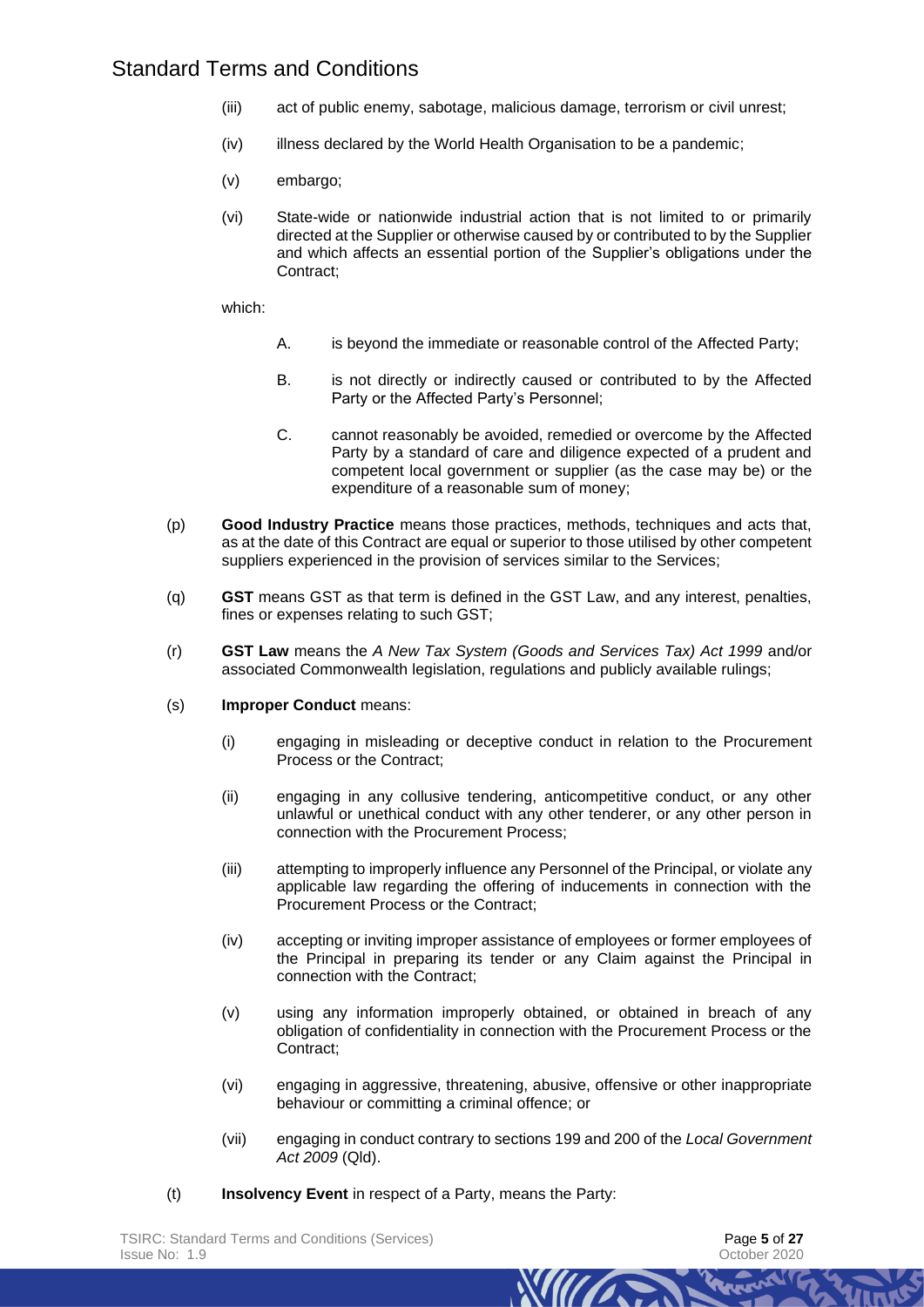- (i) becomes insolvent or bankrupt, or being a company goes into liquidation, or takes or has instituted against it any action or proceedings which has as an object or may result in bankruptcy or liquidation; or
- (ii) enters into a debt agreement, a deed of assignment or a deed of arrangement under the *Bankruptcy Act 1966 (Cth),* or, being a company, enters into a deed of company arrangement with its creditors, or an administrator or controller is appointed; or
- (iii) has a receiver or a receiver and manager appointed or a mortgagee goes into possession of any of its assets;
- (u) **Intellectual Property Rights** means copyright, patents and all rights in relation to inventions, registered and unregistered trademarks (including service marks), registered designs, drawings, circuit layouts and all other rights resulting from intellectual activity in the construction, project management, industrial, scientific, literary or artistic fields, whether foreign or domestic and includes Moral Rights;
- (v) **Key Personnel** means the Personnel (if any) nominated as key personnel in the Engagement Documents;
- (w) **Local Government Worker** has the same meaning as in the *Local Government Act 2009* (Qld);
- (x) **Moral Rights** has the meaning given in the *Copyright Act 1968* (Cth);
- (y) **Notifiable Incident** has the meaning given in the WHS Act and the WHS Regulation;
- (z) **Party or Parties** means one or both of the Principal and the Supplier as the context requires;
- (aa) **Payment Period** means:
	- (i) if the Contract is a 'building contract' as that term is defined in the *Queensland Building and Construction Commission Act 1991* (Qld), the period ending 15 Business Days after receipt by the Principal of the claim;
	- (ii) otherwise, the period ending 25 Business Days after receipt by the Principal of the claim.
- (bb) **Personnel** includes the officers, employees, agents, representatives, consultants, subconsultants, suppliers, contractors and subcontractors of a Party and any other person or entity for whom that Party is vicariously liable but in respect of the Principal, does not include the Supplier;
- (cc) **Preferred Supplier Arrangement** means a preferred supplier arrangement established pursuant to section 233 of the *Local Government Regulation 2012* (Qld);
- (dd) **Preferred Supplier** means a supplier that has been selected as a preferred supplier under a Preferred Supplier Arrangement;
- (ee) **Pre-qualified Supplier** means a supplier that has been included on a Register of Prequalified Suppliers;
- (ff) **Price** means the amount payable for the provision of Services as determined in accordance with the Contract;
- (gg) **Principal** means [INSERT COUNCIL NAME];
- (hh) **Principal's Representative** means the person identified as such in the Engagement Documents or otherwise notified to the Supplier verbally or in writing from time to time;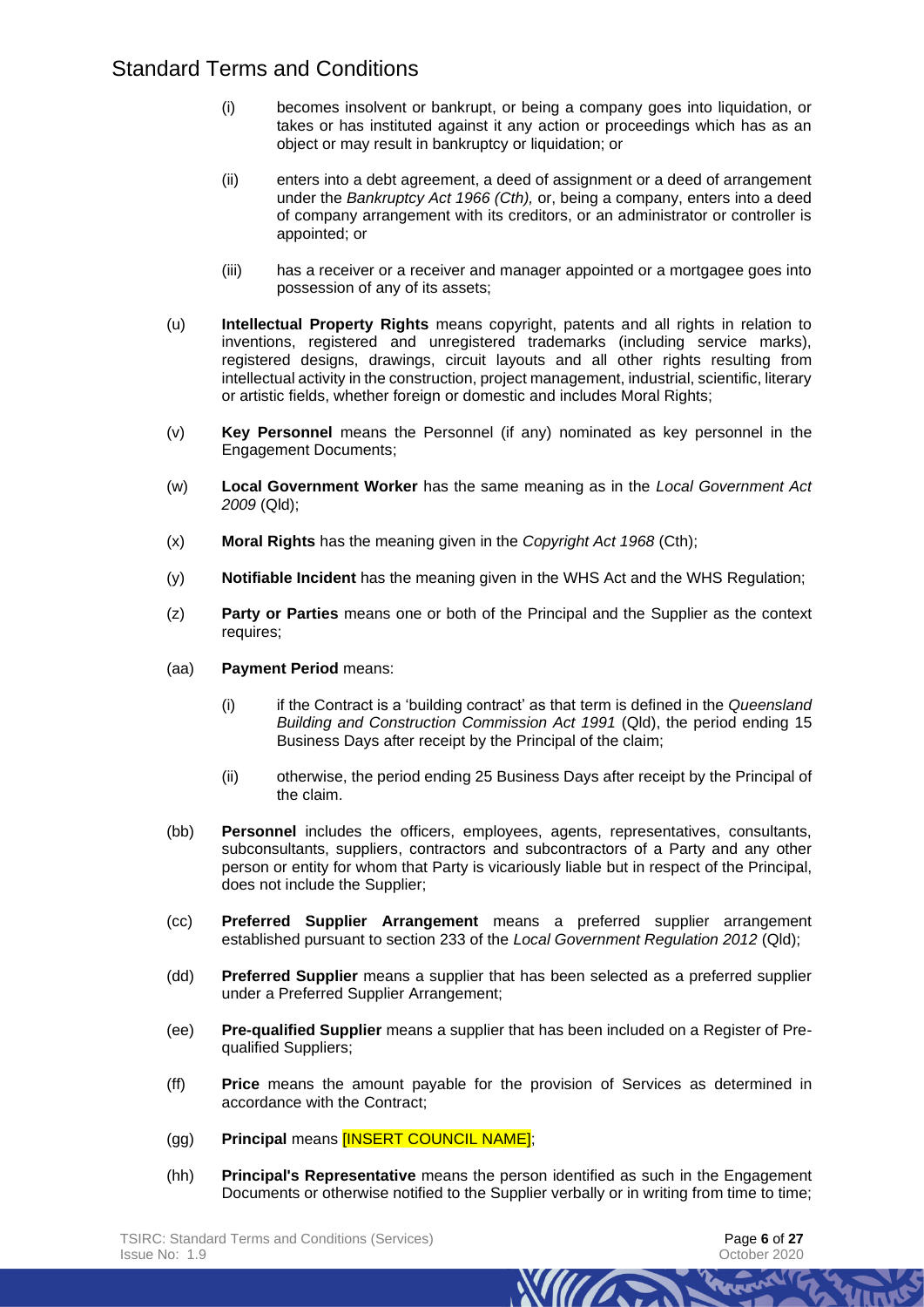- (ii) **Procurement Process** means the procurement process undertaken by the Principal pursuant to which the Parties have entered into the Contract;
- (jj) **Project IP** means the Intellectual Property Rights in the Supplier Documents and all other materials, documents or data created in the performance of the Supplier's obligations under the Contract;
- (kk) **Register of Pre-qualified Suppliers** means a register of pre-qualified suppliers established pursuant to section 232 of the *Local Government Regulation 2012* (Qld);
- (ll) **Regulator** has the meaning given in the WHS Act and WHS Regulation;
- (mm) **Review Period** means the period stated in the Engagement Documents in which the performance of the Supplier against a Service Level is to be reviewed;
- (nn) **Service Level** means the service levels (if any) described as such in the Engagement Documents;
- (oo) **Services** means the services to be provided or the work to be carried out by the Supplier as described in the Engagement Documents and any services or work not specifically mentioned in the Engagement Documents but that is obviously and indispensably necessary for the performance of the services or work that is mentioned;
- (pp) **Site** means the site or sites made available by the Principal to the Supplier for the purpose of the Supplier carrying out its obligations under the Contract;
- (qq) **Standard Documents** means the Standard Price Schedule and the Standard Scope;
- (rr) **Standard Price Schedule** means the documents detailing the Supplier's rates and prices for the provision of Goods and/or Services by the Supplier which were incorporated (whether physically or by reference) in to the written notice issued by the Principal to the Supplier notifying the Supplier that it had been appointed as a Prequalified Supplier or selected as a Preferred Supplier, as amended or replaced by agreement in writing between the Supplier and the Principal during the term of the Register of Pre-qualified Suppliers or Preferred Supplier Arrangement;
- (ss) **Standard Scope** means any documents detailing the Principal's requirements for the provision of the Services by the Supplier which were incorporated (whether physically or by reference) in to the written notice issued by the Principal to the Supplier notifying the Supplier that it had been appointed as a Prequalified Supplier or selected as a Preferred Supplier as amended or replaced by agreement in writing between the Supplier and the Principal during the term of the Register of Pre-qualified Suppliers or Preferred Supplier Arrangement;
- (tt) **Standard Terms and Conditions** means these standard terms and conditions;
- (uu) **Substantial Breach** includes:
	- (i) a failure to remedy a breach of a warranty given or representation made within 10 Business Days after being given a written notice to do so;
	- (ii) a failure to remedy any breach of an obligation under the Contract within 10 Business Days after being given a written notice to do so;
	- (iii) a breach that is incapable of remedy of an obligation under, or warranty given or representation made in, the Contract; or

- (iv) a breach of clause [19;](#page-16-0)
- (v) the Supplier failing to achieve or exceed: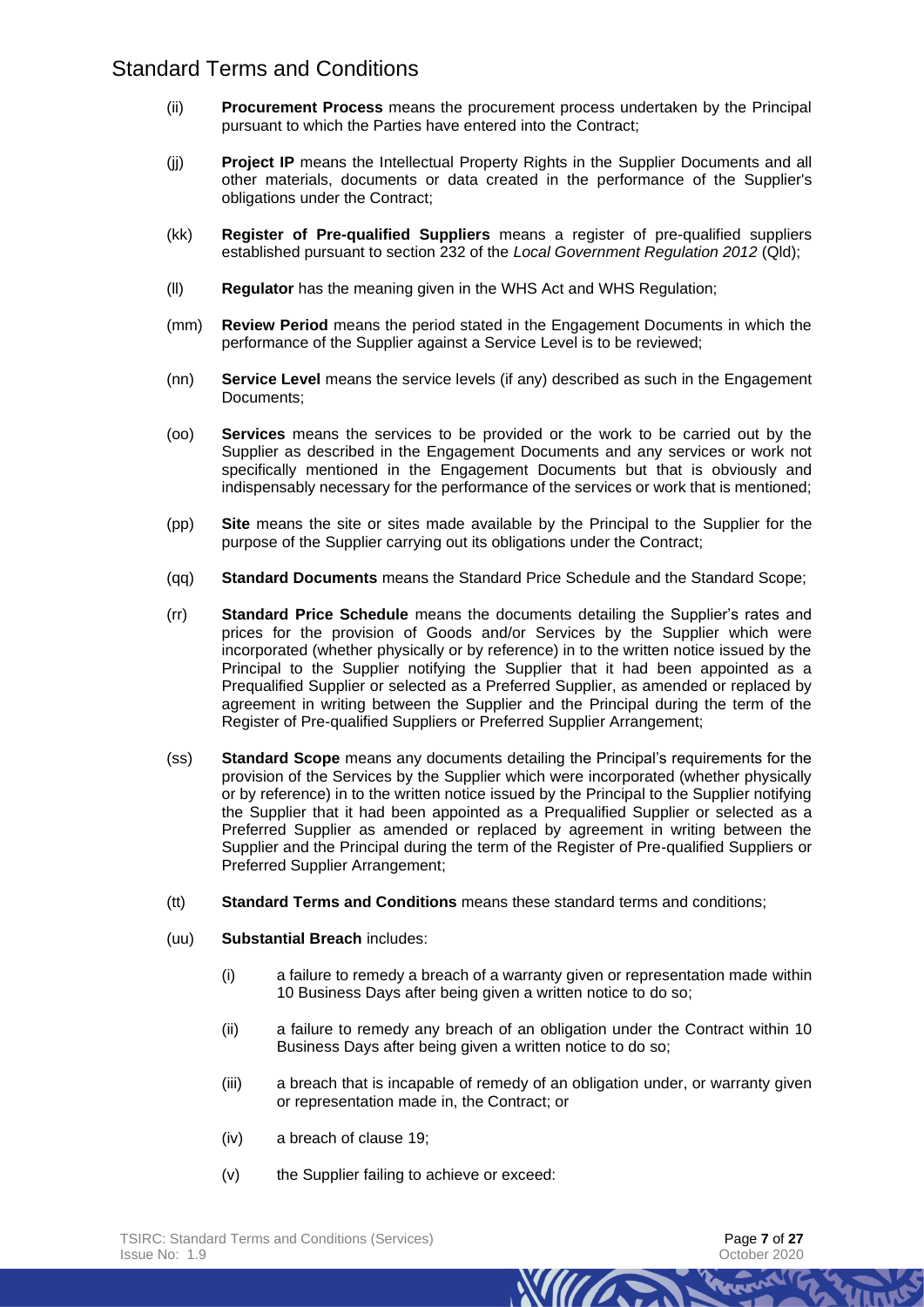- A. the same Service Level for three consecutive Review Periods, even though the Supplier may have achieved or exceeded some or all of the other Service Levels for those same Review Periods; or
- B. any two Service Levels for two consecutive Review Periods;
- (vi) if the defaulting Party is the Supplier, the consistent or repeated breach of the Contract by the Supplier, even though those breaches would not otherwise constitute a substantial breach of the Contract and even though those breaches may be promptly remedied by the defaulting Party;
- (vv) **Supplier** means the person or entity identified to whom the Engagement Documents are issued;
- (ww) **Supplier Documents** means those records, reports, designs, specifications, certificates and other documents, whether electronic documents or hard copy format, required by the Contract to be handed over to the Principal by the Supplier (and all information advice, designs, calculations and recommendations in those documents);
- (xx) **Variation** means any material increase, decrease or change to the Services or the Supplier's obligations under the Contract;
- (yy) **WHS** means work, health and safety;
- (zz) **WHS Act** means *Work Health and Safety Act 2011* (Qld) as amended or replaced from time to time;
- (aaa) **WHS Regulation** means the *Work Health and Safety Regulation 2011* (Qld) as amended or replaced from time to time;
- (bbb) **Wilful Misconduct** means an intentional act or omission by or on behalf of a Party committed with reckless disregard for its foreseeable and harmful consequences in circumstances where the breaching Party knows or ought to know that those consequences would likely result from the act or omission but which is not due to an honest mistake oversight, error of judgement, accident or negligence;
- (ccc) **Workplace** has the meaning given in the WHS Act and the WHS Regulation.

#### **2. INTERPRETATION**

- 2.1 (**Headings**) Headings are for reference purposes only and must not be used in interpretation;
- 2.2 (**No limitation**) The words 'include', 'includes' and 'including' are not words of limitation. Where the Contract provides that the Principal 'may' do something the Principal is not obliged to do that thing and is not prevented from doing any other thing;
- 2.3 (**Grammatical forms**) Where any word or phrase is given a defined meaning any other part of speech or other grammatical form concerning the word or phrase has a corresponding meaning. Words importing the singular number include the plural number and words importing the plural number include the singular number.
- 2.4 (**Law**) A reference to 'law' includes all:
	- (a) legislation (including subordinate legislation), local laws, by-laws, orders, ordinances, awards, requirements and proclamations of a local government authority, the State of Queensland, the Commonwealth or other Authority having jurisdiction and any related fees and charges; and
	- (b) certificates, licenses, accreditations, clearances, authorisations, Approvals, consents, and permits and any related fees and charges,

**WIII**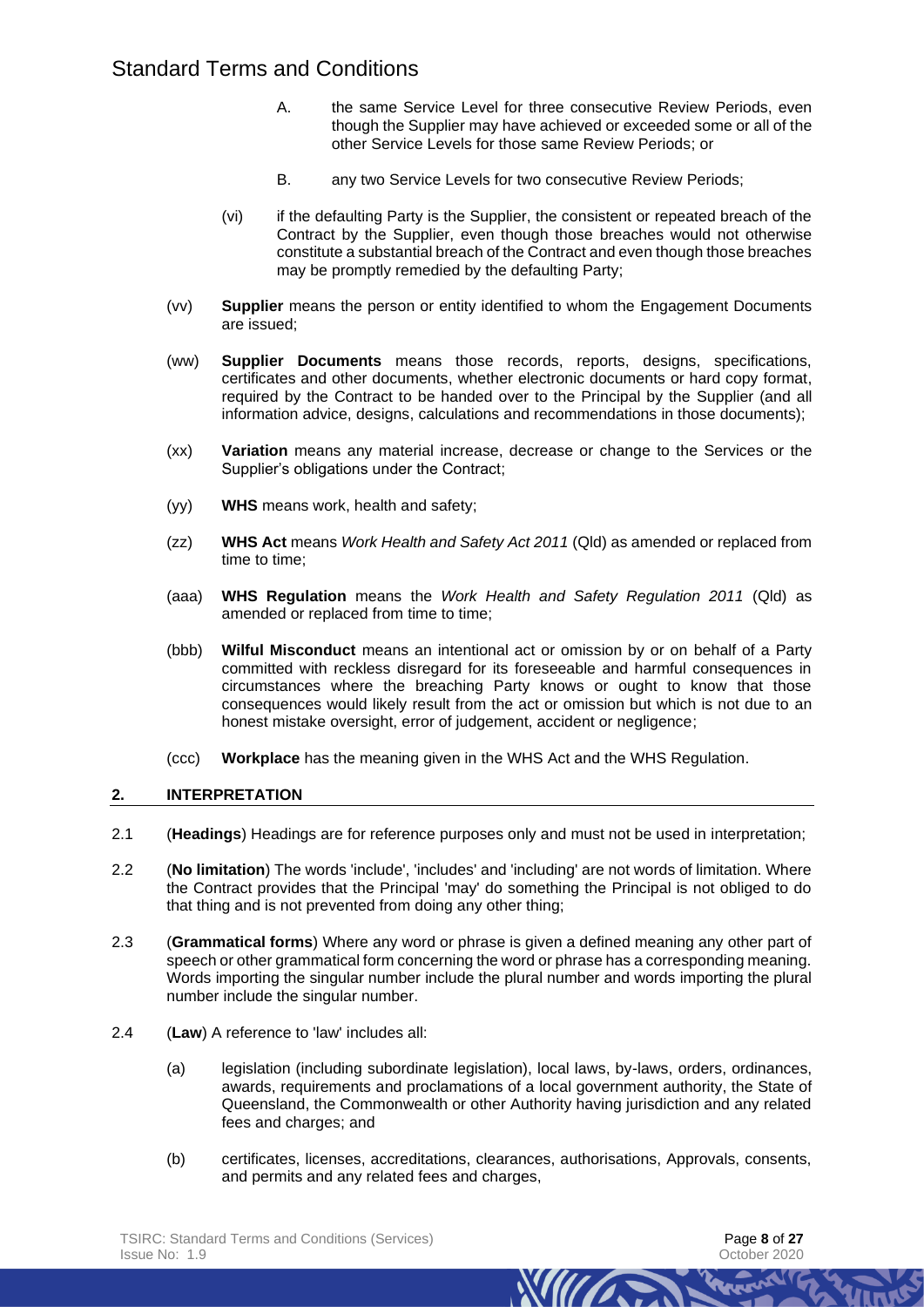which are applicable to the Supplier or the Contract or which are otherwise in force at any place where an obligation under the Contract is carried out and a reference to a statute includes all regulations and subordinate legislation and amendments

#### 2.5 (**Other references**) A reference to:

- (a) a person includes any other legal entity and a reference to a legal entity includes a person;
- (b) a clause is to a clause in the Contract unless expressly stated otherwise;
- (c) writing includes any mode of representing or reproducing words in tangible and permanently visible form, and includes email and facsimile;
- (d) a monetary amount is a reference to an Australian currency amount.
- 2.6 (**Time**) References to time are to local time in Queensland. Where time is to be reckoned from a day or event, the day or the day of the event must be excluded. If any time period specified in the Contract expires on a day which is not a Business Day, the period shall expire at the end of the next Business Day. A reference to a day, week or month means a calendar day, week or month.
- 2.7 (**Indemnities**) Each indemnity provided in the Contract is a continuing indemnity which survives the expiration or termination of the Contract. The Principal need not incur any expense or make any payment in order to rely on an indemnity.
- 2.8 (**Contra proferentem**) The contra proferentem rule and other rules of construction will not apply to disadvantage a Party whether that Party put the clause forward, was responsible for drafting all or part of it or would otherwise benefit from it.
- 2.9 (**Severance**) If a provision of the Contract is void or unenforceable it must be severed from the Contract and the provisions that are not void or unenforceable are unaffected by the severance.

#### **3. GENERAL PROVISIONS**

- 3.1 (**Joint and several obligations**) An obligation of two or more Parties binds them jointly and each of them severally. An obligation incurred in favour of two or more Parties is enforceable by them severally;
- 3.2 (**Governing law**) This Contract is governed by the law of Queensland and the law of the Commonwealth of Australia in force in Queensland. The Parties submit to the jurisdiction of the Courts of Queensland, relevant Federal Courts and Courts competent to hear appeals from them.
- 3.3 (**Binding on successor**) This Contract shall be for the benefit of and binding upon the Parties and their heirs, executors, successors and permitted assigns.
- 3.4 (**Further assurance**) The Parties must execute and deliver all documents and must do all things as are necessary for the complete performance of their respective obligations under the Contract.
- 3.5 (**Service of notices**) A notice or other communication shall be deemed to have been given and received upon the earlier of actual receipt, or delivery to a Party's representative at the address or email address stated in the Engagement Documents or as last notified in writing by the receiving Party, but a notice or communication sent only by email shall not be deemed to have been given and received if:
	- (a) the sender receives a notification from the email system of the sender or the intended recipient which indicates that the email cannot be read by the intended recipient; or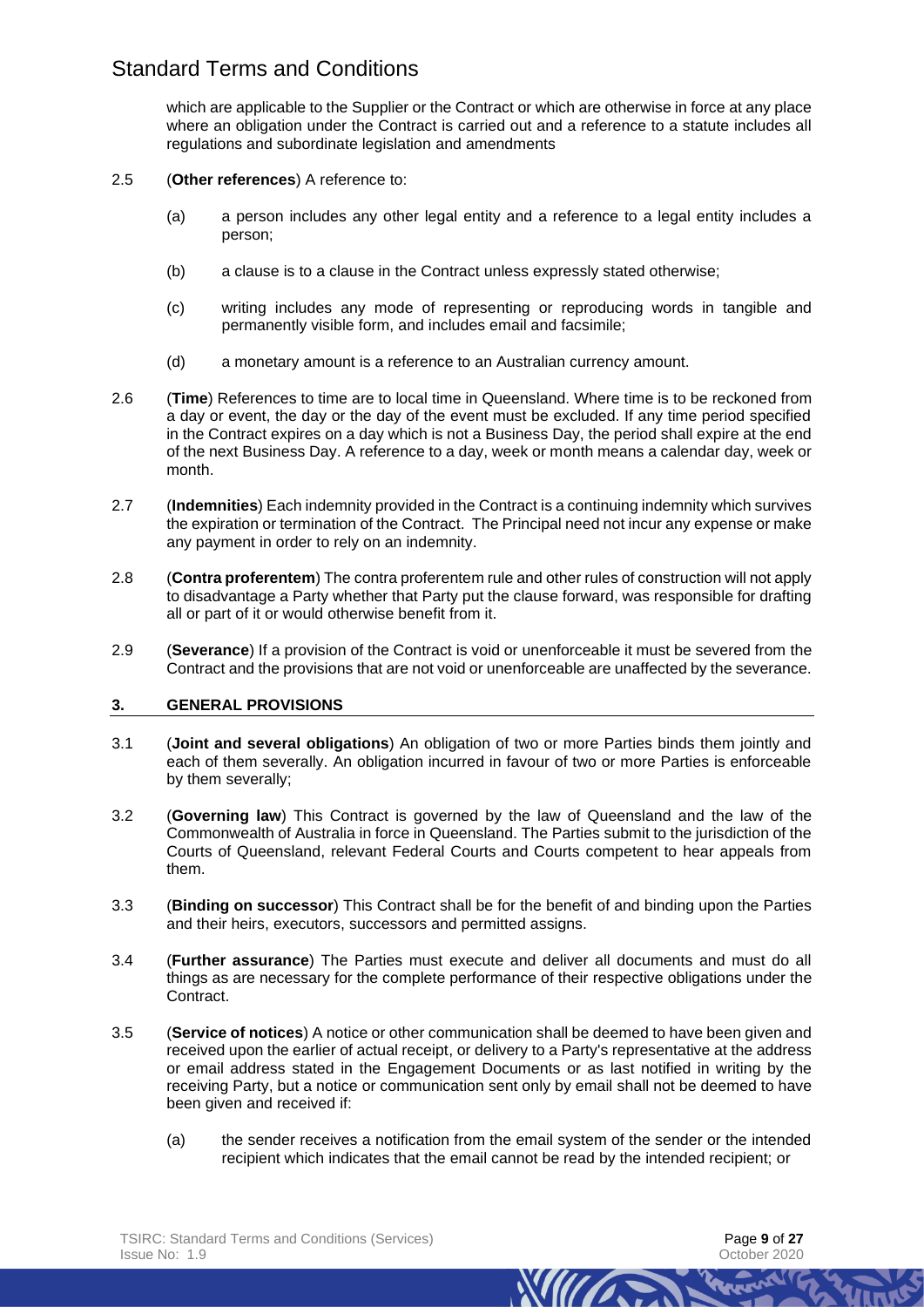- (b) the intended recipient demonstrates that the notice or communication could not be legibly displayed by the intended recipient's email system at that time.
- 3.6 (**Waiver**) No waiver by a Party of a provision of the Contract is binding unless made in writing. Any waiver is limited to the particular instance and does not affect the subsequent enforceability of the provision.
- 3.7 (**Consent**) Any consent of the Principal under the Contract may be given, withheld or given subject to conditions at the absolute discretion of the Principal.
- 3.8 (**Cumulative rights and obligations**) The rights and remedies of a Party provided in the Contract are in addition to the rights or remedies conferred on the Party elsewhere in the Contract, at law or in equity. Compliance with a clause of the Contract will not relieve the Supplier of any other obligation under the Contract, at law or in equity.
- 3.9 (**Counterparts**) This Contract may be executed in any number of counterparts and when executed communication of the fact of execution to the other Party may be made by sending evidence of execution by fax or email.
- 3.10 (**Current versions**) Except to the extent otherwise provided in the Contract, where the Contract includes or incorporates by reference any standard, plan, requirement, code, guideline, policy, standard drawing or standard specification then the Supplier must comply with the version of that standard, plan, requirement, code, guideline, policy, standard drawing or standard specification which is current as at the date of the Contract, and the sums, rates or prices in the Contract shall be deemed to have allowed for compliance with that version.
- 3.11 (**Clauses to survive termination**) In addition to any other clauses which may be found to survive termination, clauses [21,](#page-18-0) [22,](#page-18-1) [23.2,](#page-19-0) [26.5,](#page-21-1) [29.4,](#page-22-0) [29.6,](#page-23-1) [30,](#page-23-0) [31](#page-23-2) and [33](#page-25-0) survive the expiration or earlier termination of the Contract.

## **4. CONTRACT**

- <span id="page-9-0"></span>4.1 (**Documents comprising Contract)** The Contract comprises:
	- (a) the Engagement Documents; and
	- (b) these Standard Terms and Conditions (including Schedule 1 Completion Declaration).
- 4.2 (**Final agreement**) The Contract constitutes the entire, final and concluded agreement between the Parties as to its subject matter. It supersedes all prior representations, agreements, statements and understandings between the Supplier and the Principal (whether oral or in writing).
- 4.3 (**Order of precedence**) If there is any ambiguity, inconsistency, conflict or discrepancy between any of the documents listed in clause [4.1,](#page-9-0) then the documents will take precedence in the order set out in clause [4.1](#page-9-0) with the Engagement Documents being the highest in the order. If there is any ambiguity, inconsistency, conflict or discrepancy between any of the Standard Documents included in the Engagement Documents (if any) and any of the other documents comprising the Engagement Documents, then, unless the Engagement Documents themselves provide otherwise, the other documents will take precedence over the Standard Documents to the extent necessary to resolve the ambiguity, inconsistency, conflict or discrepancy.

## **5. PERFORMANCE AND PAYMENT**

- 5.1 (**Performance**) The Supplier must, at the Supplier's expense, provide the Services and otherwise comply with its other obligations under the Contract in accordance with the Contract.
- 5.2 (**Payment**) Subject to the Contract, the Principal must pay the Supplier the Price for Services provided in accordance with the Contract.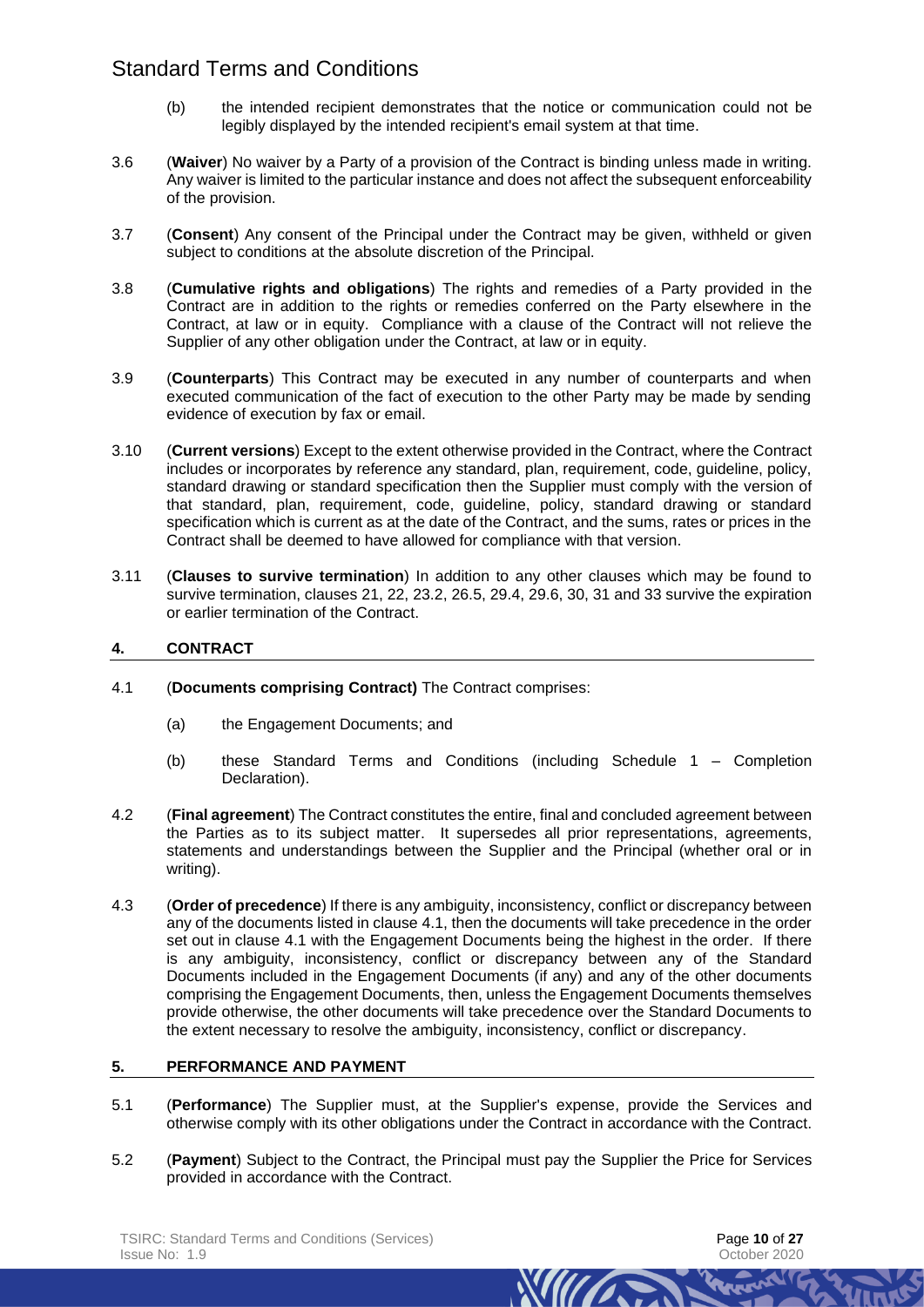## **6. NO EXCLUSIVITY**

6.1 The Supplier is not the exclusive supplier of the Services or of services of the same or a similar type to the Services.

#### **7. NATURE OF RELATIONSHIP**

7.1 The Supplier is an independent contractor of the Principal. The Supplier is solely responsible for payments required to be made to its Personnel for the performance of services in connection with the Contract and solely responsible for determining the manner in which it complies with its obligations under the Contract. The Supplier must provide such materials, equipment, knowledge and Personnel as the Supplier deems necessary to comply with its obligations and under the Contract.

#### **8. REPRESENTATIVES**

- 8.1 (**The Principal's Representative**) The Principal's Representative is appointed as the Principal's agent to exercise any of the Principal's rights or functions under the Contract. The Principal's Representative is not an independent certifier or valuer. No other person is permitted to exercise any right or function of the Principal without the express written consent of the Principal or the Principal's Representative. The Supplier must notify the Principal immediately if it receives a purported direction in connection with the Contract from any person other than the Principal's Representative. The Principal shall not be liable upon any Claim relating to a direction given to the Supplier by any person other than the Principal's Representative.
- 8.2 (**Supplier's representative**) The Supplier must nominate an authorised representative for the purpose of managing the Contract and must notify the Principal in writing of the details of the nominated representative. Matters which are in the knowledge of the Supplier's representative are deemed to be within the knowledge of the Supplier. If the Principal reasonably objects to the nominated representative, the Supplier shall nominate another representative. The Supplier must notify the Principal in writing of a change in representative prior to effecting the change. If the Principal reasonably objects to the representative nominated by the Supplier, the Supplier shall nominate another representative.

## **9. PRIMARY OBLIGATIONS, WARRANTIES AND REPRESENTATIONS**

- <span id="page-10-2"></span><span id="page-10-1"></span><span id="page-10-0"></span>9.1 (**Supplier Warranties**) The Supplier must ensure, and warrants and represents that:
	- (a) (**Improper Conduct)** neither the Supplier nor any of its Personnel engaged in any Improper Conduct in connection with the Procurement Process. The Supplier must not, and must ensure that its Personnel do not, engage in any Improper Conduct in connection with the Contract;
	- (b) (**ability**) the Supplier and, to the extent applicable to them, its Personnel:
		- (i) have the experience, skills, expertise, resources and judgement;
		- (ii) hold all necessary competencies, licences, accreditations, qualifications, permits, clearances or other authorisations,

which are required for the Supplier to comply with its obligations under the Contract and will maintain such competencies, licences, accreditations, qualifications, permits, clearances or other authorisations at all times until the Supplier has completed its obligations under the Contract;

**WIII** 

(c) (**investigations**) the Supplier has carefully reviewed the Engagement Documents (including the scope and all other information contained or referenced in the Engagement Documents) and is satisfied that the scope and other information is appropriate and adequate to enable the Supplier to comply with its obligations under the Contract;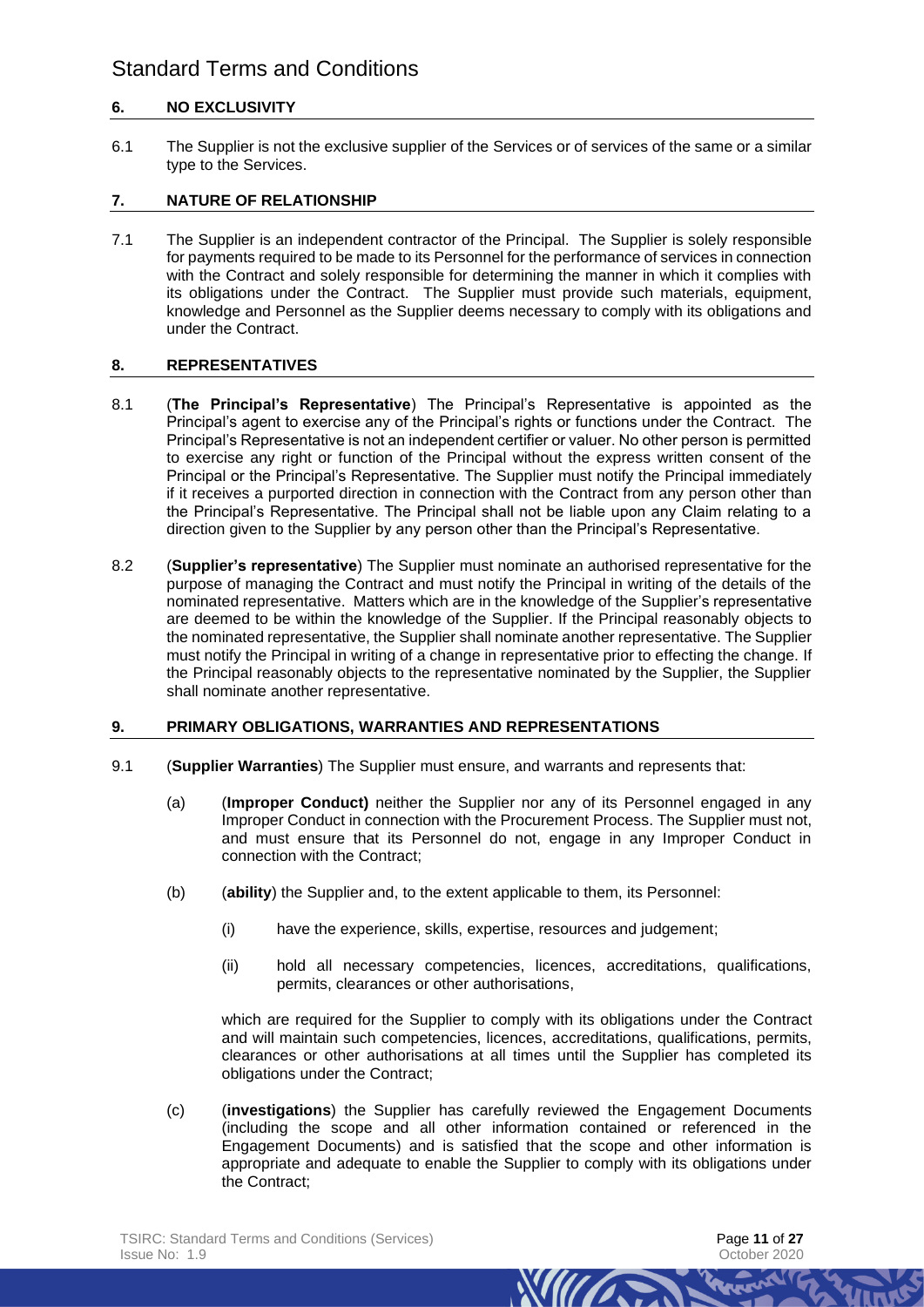- (d) (**workmanship**) where the Services require the carrying out of work, that work shall:
	- (i) be free from defects;
	- (ii) comply in all respects with the Contract and any standard, plan, requirement, code, guideline, policy, standard drawing or standard specification included or incorporated by reference into the Contract or, if none is included or incorporated, any Australian standards applicable to the materials and any applicable law;
	- (iii) be fit for the purpose stated in or to be reasonably inferred from the Contract or otherwise made known to the Supplier prior to the date of the Contract,

and any design prepared by the Supplier in relation to the work shall be in accordance with the requirements of the Contract;

- (e) (**legal capacity**) the Supplier has the full power, authority and capacity to enter into the Contract and that the Supplier's obligations under the Contract are valid and binding on it, and enforceable against it;
- (f) (**standard**) the Supplier will, and to the extent applicable to them, will ensure that its Personnel:
	- (i) perform the Services and carry out its other obligations in connection with the Contract:
		- A. to the standard of skill, care and diligence expected of a skilled and competent supplier engaged in the business of providing services or work similar to the Services or to such higher standard as the Supplier has represented in writing to the Principal in relation to the Contract; and
		- B. in accordance with Good Industry Practice; and
		- C. in a manner which achieves or exceeds each of the Service Levels in every Review Period; and
	- (ii) ensure that any Services provided under the Contract are fit for the purpose or purposes stated in or to be reasonably inferred from the Contract;
- (g) (**Supplier Documents**) all Supplier Documents will:
	- (i) comply with the requirements of the Contract and applicable law;
	- (ii) be consistent with or exceed applicable industry standards;
	- (iii) be of a standard and quality expected of a skilled and competent supplier experienced in the preparation of documents similar to the Supplier Documents using Good Industry Practice; and
	- (iv) be fit for the purpose or purposes stated in or to be reasonably inferred from the Contract;
- (h) (**intellectual property**) except to the extent that Supplier Documents are prepared strictly in accordance with technical plans or drawings provided to the Supplier by the Principal:
	- (i) the Supplier Documents do not; and
	- (ii) the Principal's use of them for a purpose stated in or to be reasonably inferred from the Contract will not,

William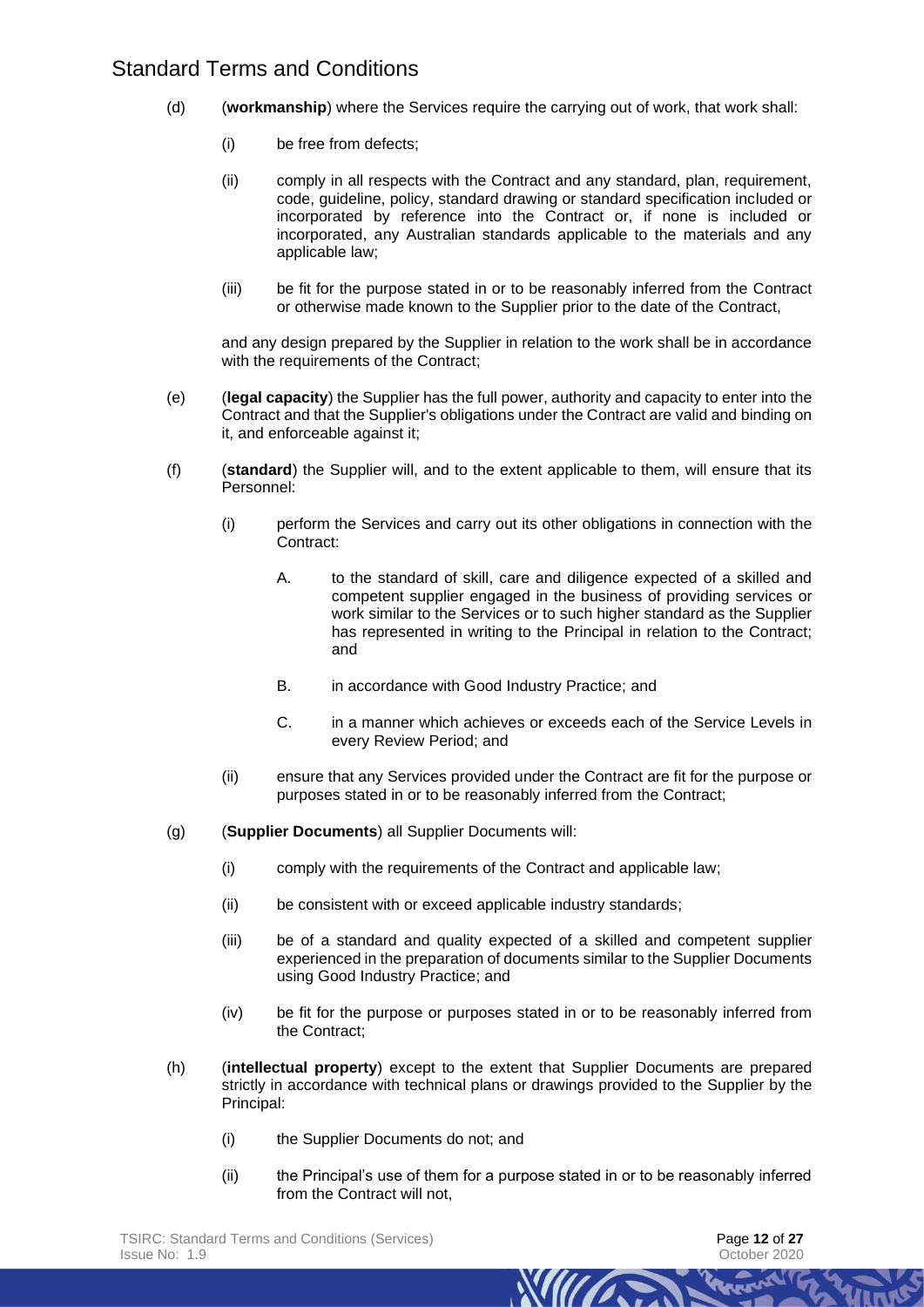infringe Intellectual Property Rights;

- (i) (**Price**) the rates and prices in the Contract include compliance with all of the Supplier's other obligations under the Contract except, and then only to the extent, that the Contract provides otherwise;
- 9.2 (**Notice of breach**) The Supplier must notify the Principal immediately if it becomes aware of or reasonably suspects in the course of carrying out its obligations under the Contract, that the Supplier has breached a warranty given or representation made in clause [9.1.](#page-10-0)
- 9.3 (**Warranties unaffected**) The warranties, representations and acknowledgements in clause [9.1](#page-10-0) remain unaffected notwithstanding:
	- (a) that the Engagement Documents were prepared by the Principal or the Principal's Personnel;
	- (b) any inspection, test, receipt, review or comment on the Services or Supplier Documents by the Principal or the Principal's Personnel;
	- (c) any Variation or other direction by the Principal or the Principal's Personnel; or
	- (d) the adoption or incorporation into the Supplier Documents by the Supplier of any applicable industry standard or work carried out by others (including work carried out by or on behalf of the Principal),

<span id="page-12-1"></span><span id="page-12-0"></span>except that clauses [9.3\(c\)](#page-12-0) and [9.3\(d\)](#page-12-1) do not apply to the extent that, the Supplier has given the Principal prior written notice expressly stating that the Variation, direction, adoption, or incorporation would affect a warranty or obligation and the warranty or obligation was affected in the manner so notified.

9.4 (**Third party warranties**) The Supplier shall obtain and provide to the Principal, the warranties required by the Engagement Documents. Unless otherwise stated, each warranty shall be in the name of the Principal and the Supplier and commence on Completion.

#### **10. KEY PERSONNEL**

- 10.1 (**Provision of Key Personnel**) The Supplier must ensure that only Key Personnel perform the roles identified in the Engagement Documents.
- 10.2 (**Change in Key Personnel**) The Supplier may seek the approval of the Principal to change the role of any Key Personnel or to engage additional persons as Key Personnel. The Supplier must provide any information reasonably required by the Principal in connection with such a request. The Principal cannot unreasonably refuse to approve a replacement person that is of equal or greater skill, experience and competency to the person being replaced.

#### **11. CONDUCT OF SUPPLIER AND PERSONNEL**

- <span id="page-12-2"></span>11.1 (**General**) The Supplier must, and must ensure that to the extent applicable to them its Personnel involved in the performance of the Supplier's obligations under the Contract:
	- (a) act professionally and courteously in all dealings with the Principal and the Principal's Personnel and the general public in connection with the Contract;
	- (b) comply with:
		- (i) any law, standards and codes of practice applicable to the Supplier, the Supplier's business or the Supplier's obligations under the Contract;

**WILLIAM** 

(ii) all directions of the Principal given pursuant to the Contract; and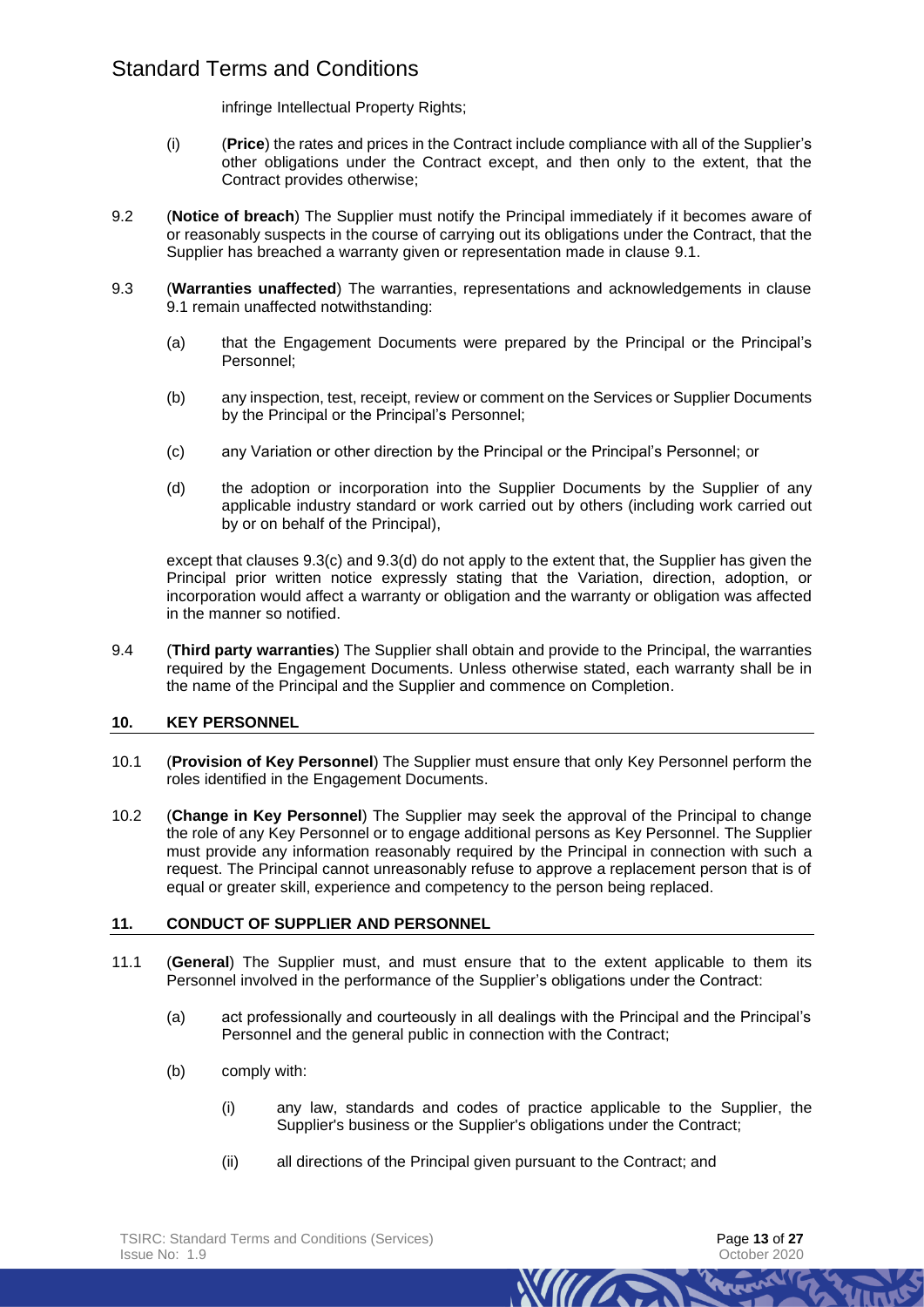- <span id="page-13-0"></span>(iii) any applicable policies, guidelines, procedures and codes of the Principal which are identified in the Engagement Documents or which are publicly available or otherwise made known to the Supplier from time to time; and
- (c) do not either directly or indirectly cause any unreasonable nuisance or interference to the owners, tenants or occupiers of properties on or adjacent to the places where the Services are to be carried out or to the public generally.
- <span id="page-13-1"></span>11.2 (**Local Government Worker**) The Supplier must ensure that when acting as a Local Government Worker, the Supplier's Personnel:
	- (a) have all appropriate qualifications, skills and training to exercise a power or perform a responsibility under Chapter 5, Part 2, Division 2 of the *Local Government Act 2009* (Qld);
	- (b) do not exercise any power or perform a responsibility under Division 2, Chapter 5 of the *Local Government Act 2009* (Qld) unless the Personnel are authorised as Local Government Workers by the Principal; and
	- (c) comply with all obligations of a Local Government Worker imposed under the *Local Government Act 2009* (Qld).
- 11.3 (**Conflict**) Where there is any conflict between any standard or obligation described in clause [11.1](#page-12-2) or [11.2,](#page-13-0) the Supplier and its Personnel must adopt the higher standard or more onerous obligation unless directed otherwise by the Principal.
- 11.4 (**Removal**) The Principal may at any time direct the Supplier to remove any of the Supplier's Personnel from the performance of the whole or part of the Supplier's obligations under the Contract if the Principal reasonably believes that the Supplier is in breach of clause [11.1](#page-12-2) or clause [11.2](#page-13-1) or a warranty and representation given in clause [9.1\(a\)](#page-10-1) or clause [9.1\(b\)](#page-10-2) in respect of that person, or that the person is otherwise responsible for a breach of the Contract by the Supplier.
- 11.5 (**Industrial relations**) The Supplier remains solely responsible for the management of industrial relations relating to its Personnel. The Supplier must promptly inform, and keep informed, the Principal in relation to any potential or actual industrial relations issues which could affect the ability of the Supplier to comply with its obligations under the Contract.

#### **12. SITE**

- 12.1 (**Access**) The Principal will endeavour to give the Supplier sufficient, but non-exclusive, access to the Site to carry out the Supplier's obligations under the Contract.
- 12.2 (**Pre-conditions to access**) The Principal may refuse to give such access until the Supplier has given the Principal:
	- (a) evidence of insurance required by clause [23.3;](#page-19-1)
	- (b) any other documents or information which the Engagement Documents require to be given to the Principal before access to the Site shall be given.
- 12.3 (**Cooperation with Principal's Personnel**) The Supplier must use all reasonable endeavours to cooperate, communicate and co-ordinate with the Principal's Personnel at the Site. The Principal and its Personnel shall be entitled to access the Site and any other place where any obligation of the Supplier under the Contract is or is to be carried out on the giving of reasonable written notice.
- 12.4 (**Site specific requirements**) The Supplier must comply with the reasonable requirements of the Principal in relation to the Supplier's access to or conduct on the Site, including those identified in the Engagement Documents.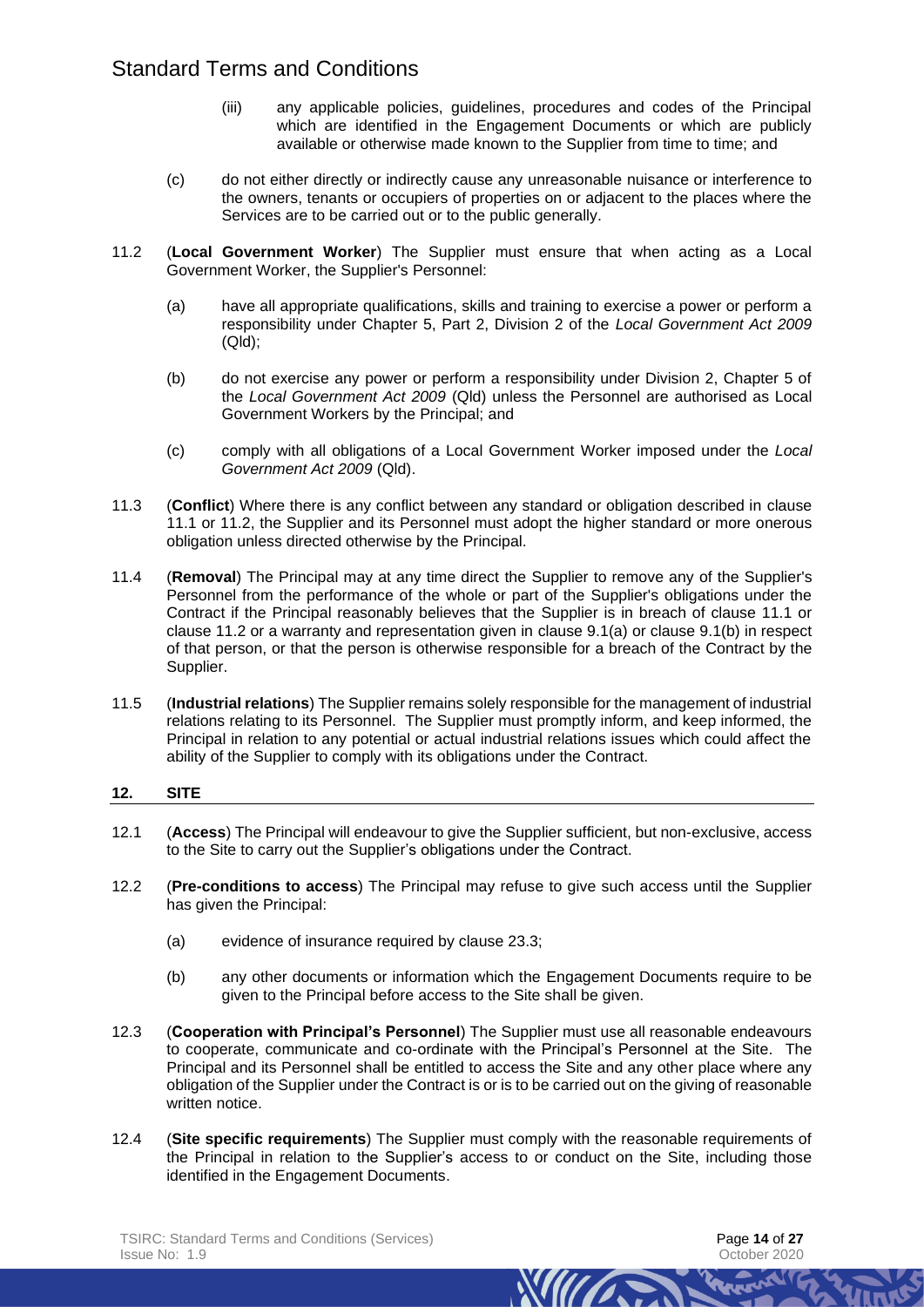## **13. SUBCONTRACTING, ASSIGNMENT AND NOVATION**

- 13.1 (**By the Supplier**) The Supplier may subcontract, assign or novate the whole or any part of its obligations under the Contract but only with the prior written consent of the Principal (which may be given, withheld or given subject to conditions at the absolute discretion of the Principal). Subcontracting of the Supplier's obligations shall not relieve the Supplier from any liability or obligation under the Contract. As between the Principal and the Supplier, the Supplier shall be responsible and liable to the Principal for the acts or omissions of the Supplier's Personnel in connection with the Contract as if they were the acts or omissions of the Supplier.
- 13.2 (**By the Principal**) The Principal may assign or novate the whole or any part of its obligations under the Contract in its absolute discretion and without obtaining the consent of the Supplier.

#### **14. MEETINGS**

14.1 The Supplier must, at the times stated in the Engagement Documents and when otherwise reasonably required by the Principal, meet and discuss the performance of the Supplier and/or any other matter concerning the Principal in connection with the Contract.

#### **15. SUPPLIER DOCUMENTS**

- 15.1 (**Provision of copies**) The Supplier must create and provide the Principal with copies of the Supplier Documents at the times required by the Engagement Documents, or where no time is stated, promptly whenever requested by the Principal.
- 15.2 (**Updated Supplier Documents**) Where directed by the Principal to do so, as a requirement of Completion (or where the Contract is earlier terminated, no later than 10 Business Days after the notice of termination under clause [29](#page-22-1) is given), the Supplier must provide the Principal with a complete updated copy of the Supplier Documents accompanied by a statutory declaration in the form contained in Schedule 1.

#### **16. TIMING**

- 16.1 (**Timing**) Subject to clause [16.2,](#page-14-0) the Supplier must commence performing its obligations under the Contract by the Commencement Time and must perform those obligations:
	- (a) within any working hours described in the Engagement Documents;
	- (b) with due expedition and without delay;
	- (c) in accordance with any requirements of the Contract and any reasonable directions of the Principal as to the order and timing of the performance of those obligations (including any program included in the Engagement Documents or agreed between the Parties);
	- (d) so that all Services reach Completion by the applicable Completion Time.
- <span id="page-14-0"></span>16.2 (**Delay**) The Supplier must promptly notify the Principal if the Supplier is or will be delayed in providing the Services. Where the Supplier is delayed in reaching Completion by the Completion Time because of an act or omission of the Principal or the Principal's Personnel or any other cause of delay identified in the Engagement Documents, the Principal shall grant a reasonable extension of the Completion Time. The Principal may grant an extension of the Completion Time for delay caused by any other cause of delay.
- 16.3 (**Prevention and Mitigation)** The Supplier shall take all reasonable steps to prevent the occurrence and to mitigate the effects of a delay.
- 16.4 (**No monetary compensation**) The Supplier shall not be entitled to any monetary compensation in connection with any delay or disruption to or prolongation of the Supplier's obligations under the Contract however caused.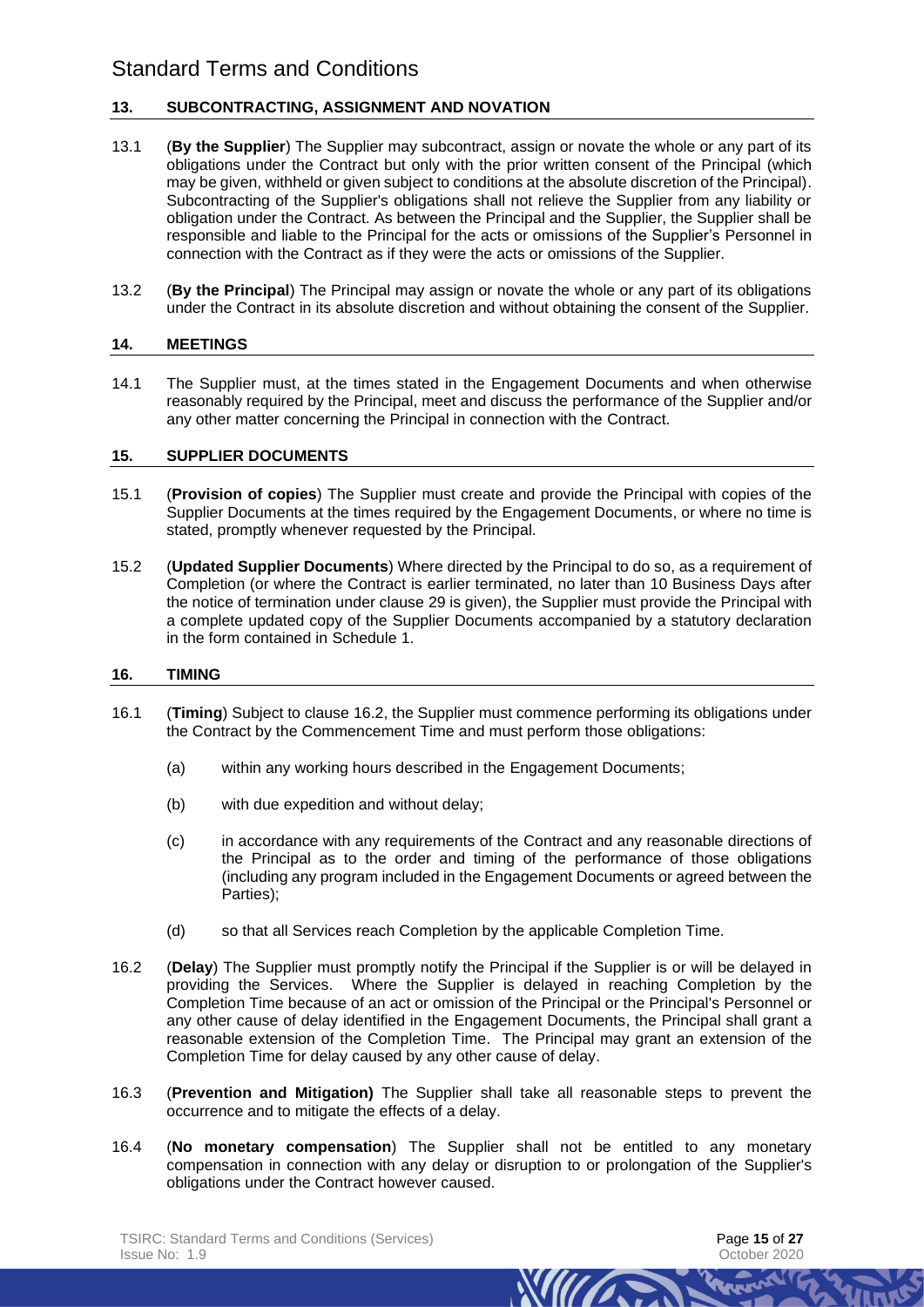## **17. VARIATIONS**

- <span id="page-15-0"></span>17.1 (**Direction for Variation**) The Principal may at any time and for any reason direct a Variation by giving written notice to the Supplier but cannot direct a Variation which is outside the general scope of the Contract. The Supplier cannot carry out a Variation without a written direction to do so from the Principal.
- 17.2 (**Adjustment of Price**) The Price shall be adjusted for each Variation directed by the Principal in accordance with clause [17.1](#page-15-0) by the amount agreed by the Parties or failing agreement by a reasonable amount determined by the Principal. The Supplier shall not otherwise be entitled to any payment in connection with a Variation.
- 17.3 (**Omissions**) Where the Principal directs a Variation omitting or reducing any part of the Services then the Principal may subsequently provide the omitted or reduced Services itself or engage others to do so on its behalf. The Supplier shall not be entitled to any monetary compensation in connection with an omission or reduction, and such omission or reduction shall not invalidate or constitute repudiation of the Contract.

#### **18. INVOICES**

- 18.1 (**Submission of invoices**) Subject to clause [18.8,](#page-15-1) the Supplier may submit invoices to the Principal for Services provided in accordance with the Contract at the times and for the Services stated in the Engagement Documents. The invoice must comply with the GST Law and be accompanied by any documentation which the Engagement Documents require to be provided with an invoice or which the Principal reasonably directs prior to the time for submission of the invoice. Unless otherwise directed, invoices should be submitted promptly and, in any event, no later than 5 Business Days after Completion.
- 18.2 (**Amount due)** The Principal may deduct any amount due and owing by the Supplier to the Principal and any amount which the Principal reasonably claims is or will become due and owing by the Supplier to the Principal (whether under the Contract or otherwise) from any amount claimed by the Supplier under or in connection with the Contract (including for a breach of the Contract). The balance remaining after such a deduction shall be due by the Principal to the Supplier or by the Supplier to the Principal as the case may be.
- 18.3 (**Due date for payment**) Subject to the Contract, the Principal shall pay the amount due to the Supplier (if any) including any applicable GST before the end of the Payment Period. If an amount is due from the Supplier to the Principal, the Supplier must pay that amount including any applicable GST within 25 Business Days of receiving written notification to this effect from the Principal.
- 18.4 (**No admission**) Payments made by the Principal to the Supplier are made on account only and do not constitute an admission that the Supplier is entitled to the payment made or that the Services and/or Supplier Documents the subject of the payment have been provided, or any other obligation has been carried out, in accordance with the Contract.
- 18.5 (**Sole entitlement**) Payment of the Price shall be the Supplier's only entitlement to monetary compensation for the provision of the Services and compliance with the Supplier's other obligations under the Contract.
- 18.6 (**Final invoice**) Where directed to do so by the Principal, as a pre-condition to entitlement to payment of its final invoice, the Supplier must provide to the Principal a statutory declaration in the form contained in Schedule 1, dated after all Services and Supplier Documents have been provided.
- 18.7 (**Liability for GST**) If GST is imposed on any supply made pursuant to the Contract, the amount payable for the supply is to be increased by the amount of that GST.
- <span id="page-15-1"></span>18.8 (**Recipient created tax invoices**) Where the Principal is the recipient of a taxable supply under this Contract the Principal may issue recipient created tax invoices or recipient created

**WIII**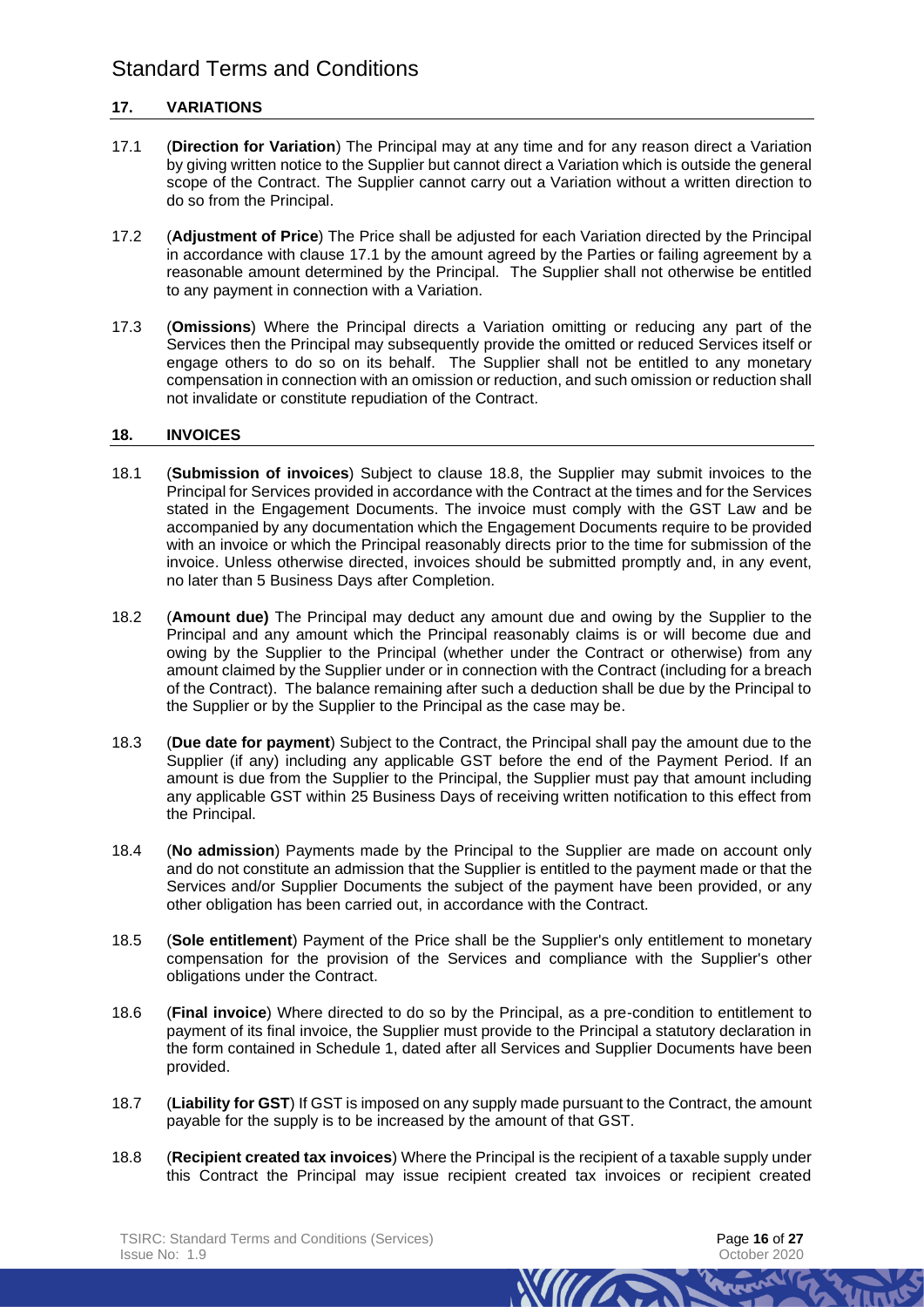adjustment notes in respect of these supplies in accordance with the GST Law and direct the Supplier not to issue tax invoices or adjustment notes in respect of the same supplies.

#### <span id="page-16-0"></span>**19. WORK HEALTH AND SAFETY**

- 19.1 (**Relationship of obligations**) The obligations in this clause [19](#page-16-0) are in addition to, and not in substitution for any other obligation of the Supplier:
	- (a) under the WHS Act and WHS Regulation; or
	- (b) elsewhere in this Contract, the Engagement Documents or at law relating to WHS.

Nothing in this clause [19](#page-16-0) is intended to reduce or limit such other obligations and none of those other obligations shall be taken to reduce or limit the Supplier's obligations under this clause [19.](#page-16-0)

- 19.2 (**Primary obligations of Supplier and Personnel**) The Supplier must itself, and must ensure that its Personnel engaged in performing the Supplier's obligations under the Contract:
	- (a) comply with all law (including the WHS Act and the WHS Regulation) and codes of practice relating to WHS that are in any way applicable to this Contract;
	- (b) discharge the duties and comply with all relevant duties, obligations, standards and requirements under the WHS Act and WHS Regulation which are or may become applicable in connection with the Contract including any direction relating to WHS issued by the Regulator or any other Authority;
	- (c) at all times identify and take all reasonably practicable steps to ensure health and safety of all persons who may be affected by the performance of the Supplier's obligations under the Contract*;*
	- (d) consult with and co-operate with the Principal in relation to matters of WHS that the Principal considers the Supplier cannot resolve to the standard imposed by the WHS Act and the WHS Regulation and to cooperate and coordinate with the Principal to ensure any issues are resolved to that standard;
	- (e) except where the Supplier is the principal contractor for a Site under the WHS Regulation, (in which case this subclause [19.2\(e\)](#page-16-1) does not apply), comply with:
		- (i) the reasonable requirements of any third party appointed by the Principal as principal contractor for the Site; or
		- (ii) if no third party has been so appointed for the Site, the WHS policies and procedures of the Principal which are in any way applicable to this Contract for that Site.

#### <span id="page-16-1"></span>19.3 (**Incident notification**) The Supplier must:

- (a) promptly (and no more than 12 hours after the occurrence) notify the Principal of any accident, injury, property or environmental damage, which occurs during the carrying out of an obligation of the Supplier under the Contract;
- (b) report any Notifiable Incidents to the Regulator within the specified time frame as per the WHS Act and WHS Regulation; and
- (c) immediately notify the Principal of any lost time incident and within 3 Business Days of any such incident provide a report giving complete details of the incident, including results of the investigations into the causes, and any recommendations or strategies identified for the preventions in the future.

**WILLIAM** 

19.4 (**Supplier's WHS systems and documentation**) The Supplier: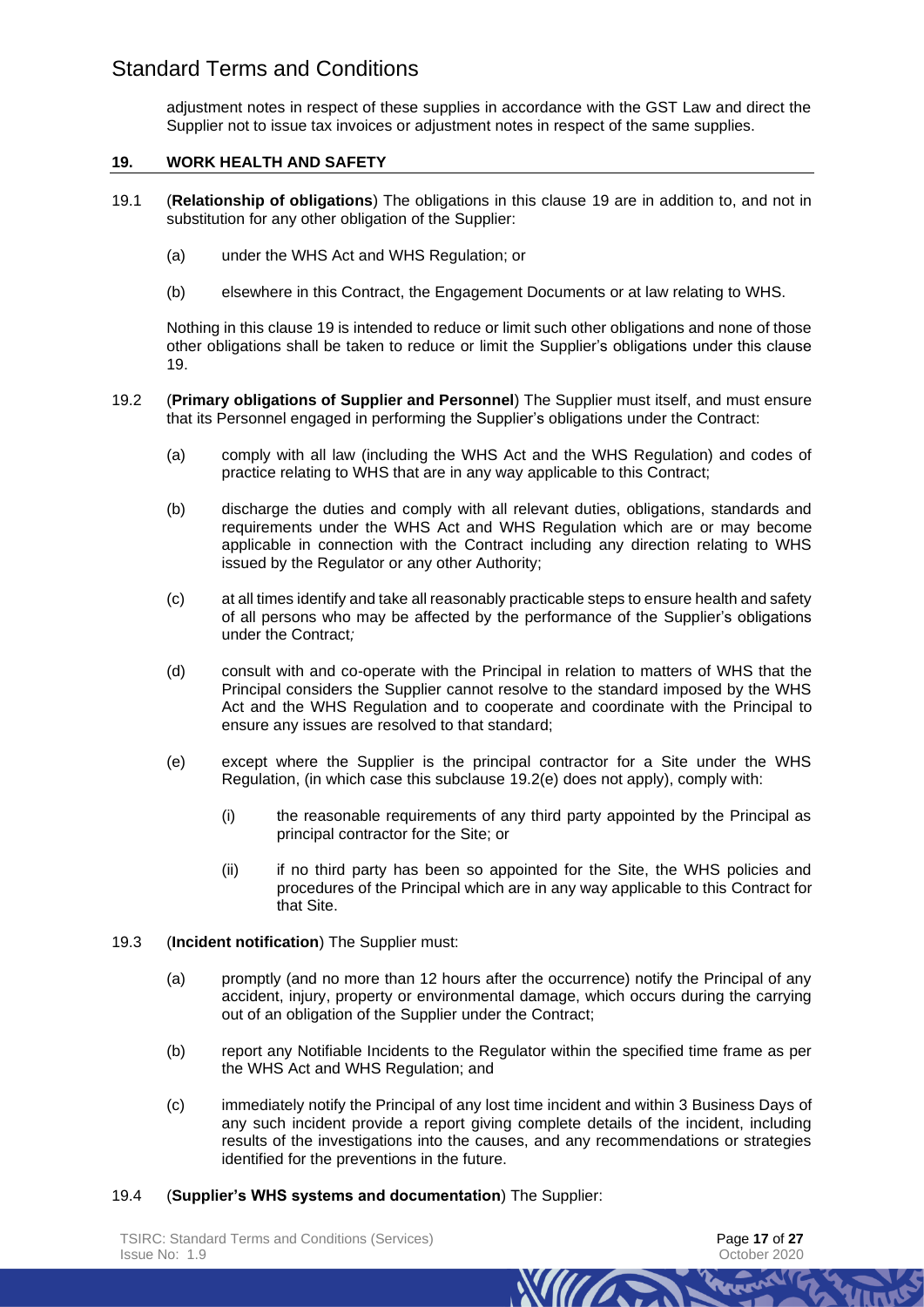- (a) warrants and represents that it has adequate WHS systems in place having regard to the nature of its obligations under the Contract and any hazards specific to any Workplace at which an obligation under the Contract is to be carried out;
- (b) must inform the Principal of all its WHS policies, procedures or measures implemented for the performance of its obligations under this Contract;
- (c) must prepare and submit to the Principal for review the WHS documentation that the Principal directs it to prepare within the time directed by the Principal and must ensure that such documentation:
	- (i) addresses all the specific WHS hazards, issues relevant to the Supplier's obligations under the Contract which can be reasonably anticipated or ascertained at that time;
	- (ii) documents the system and control methods to be implemented for the performance of its obligations under the Contract,

and if the Principal notifies the Supplier that all or part of the WHS documentation is not suitable, at its cost amend and resubmit the relevant WHS documentation;

- (d) must, if the Principal at any time during the performance of the Supplier's obligations under the Contract requests the Supplier to review any of the WHS documentation, promptly and within the time required by the Principal, review any or all of the WHS documentation in accordance with the Principal's request and either:
	- (i) submit revised documentation to the Principal; or
	- (ii) provide written confirmation that the WHS documentation is appropriate to manage the risks associated with the Supplier's obligations under the Contract;
- (e) is not entitled to make any Claim (whether for additional costs or expense or extension to a Delivery Time) in connection with its obligations under this clause.
- 19.5 (**Site specific induction for construction sites**) If any Site is a construction site, then the Supplier must ensure that all Personnel of the Supplier working on that construction site receive a site-specific induction and that each person visiting the Supplier or its Personnel at that Site receives a site-specific induction or is accompanied by someone who has received such an induction.

#### **20. PROTECTION OF PROPERTY AND THE ENVIRONMENT**

- <span id="page-17-0"></span>20.1 (**General**) The Supplier must:
	- (a) perform its obligations under the Contract and ensure that its Personnel perform their part of those obligations safely and in a manner that will prevent pollution, contamination or damage to property; and
	- (b) take all measures necessary to protect property in the performance of its obligations under the Contract.
- 20.2 (**Rectification of damage**) The Supplier must promptly rectify:
	- (a) any damage to any property which is caused by the Supplier in connection with the performance of its obligations under the Contract;
	- (b) any damage to any property, which occurs whilst the Supplier is responsible for its care (whether or not due to any act or omission of the Supplier).

The Supplier shall be entitled to claim the cost which it reasonably and necessarily incurs in making good any such damage to the extent that the negligent act or omission or Wilful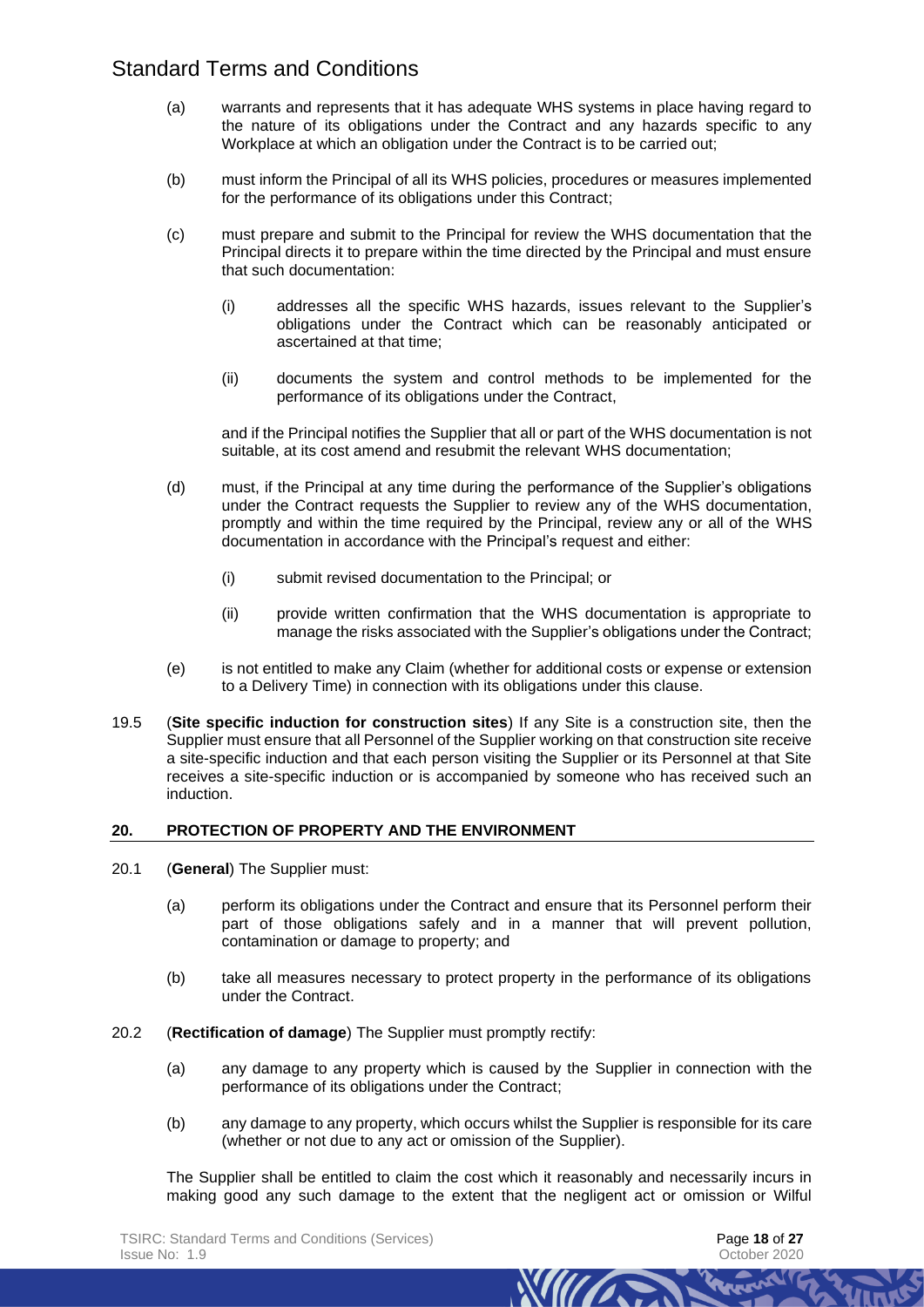Misconduct of the Principal or the Principal's Personnel caused or contributed to the damage and/or the Principal failed to act reasonably to mitigate the damage.

20.3 (**Urgent action**) If urgent action is necessary to protect persons, property or the environment in connection with the performance of the Supplier's obligations under the Contract, and the Supplier has not taken that action, the Principal may take such action itself or have it undertaken by others without prior notice to the Supplier. The cost incurred by the Principal in doing so shall be a debt due and owing by the Supplier to the Principal and may be deducted from any payments otherwise owing to the Supplier.

#### <span id="page-18-0"></span>**21. INDEMNITY**

- <span id="page-18-2"></span>21.1 (**Indemnity**) To the extent permitted by law, the Supplier shall indemnify and keep indemnified the Principal and the Principal's Personnel against:
	- (a) loss of or damage to property of the Principal;
	- (b) Claims by any person against the Principal in respect of personal injury or death, or loss of or damage to property of any party; and
	- (c) Claims by any person against the Principal and any cost, expense, fine, penalty, damages or loss which may be imposed upon, suffered or incurred by the Principal in connection with:
		- (i) a breach of the Supplier's obligations under clauses [19,](#page-16-0) [20.1](#page-17-0) or [30.5;](#page-23-3)
		- (ii) the Supplier's failure to satisfy a law as required by the Contract;
		- (iii) any breach by the Supplier of its obligations under any law; and/or
		- (iv) any enforcement of obligations imposed on the Supplier under any law,

arising out of or in connection with the performance of the Supplier's obligations under the Contract, but the indemnity will be reduced to the extent that the negligent act or omission or Wilful Misconduct of the Principal or the Principal's Personnel caused or contributed to the cost, expense, fine, penalty, loss, damage, injury or death and/or the Principal failed to act reasonably to mitigate the cost, expense, fine, penalty, loss or damage.

21.2 (**Acceptance of benefit**) The Principal has informed its Personnel and communicates acceptance on behalf of its Personnel, of the Supplier's undertaking to indemnify under clause [21.1.](#page-18-2)

#### <span id="page-18-1"></span>**22. LIMITATION OF LIABILITY**

- <span id="page-18-3"></span>22.1 (**Limit of liability**) To the extent permitted by law, the aggregate liability of each Party to the other in respect of any Claim will not exceed the amount specified in the Engagement Documents. Where no limits of liability are stated in the Engagement Documents, the liability of the Principal shall be limited to the Price and the liability of the Supplier shall not be limited.
- <span id="page-18-4"></span>22.2 **(Consequential loss**) To the extent permitted by law, neither Party, shall be liable to the other for any loss of profits, loss of opportunity, loss of agreement or loss of business unless, and then only to the extent, that the Contract expressly provides for that liability.
- <span id="page-18-6"></span><span id="page-18-5"></span>22.3 (**Exceptions**) Clauses [22.1](#page-18-3) and [22.2](#page-18-4) do not apply to:
	- (a) liability of the Principal to pay the Price;
	- (b) liability of either Party in connection with personal injury, or death or damage to property;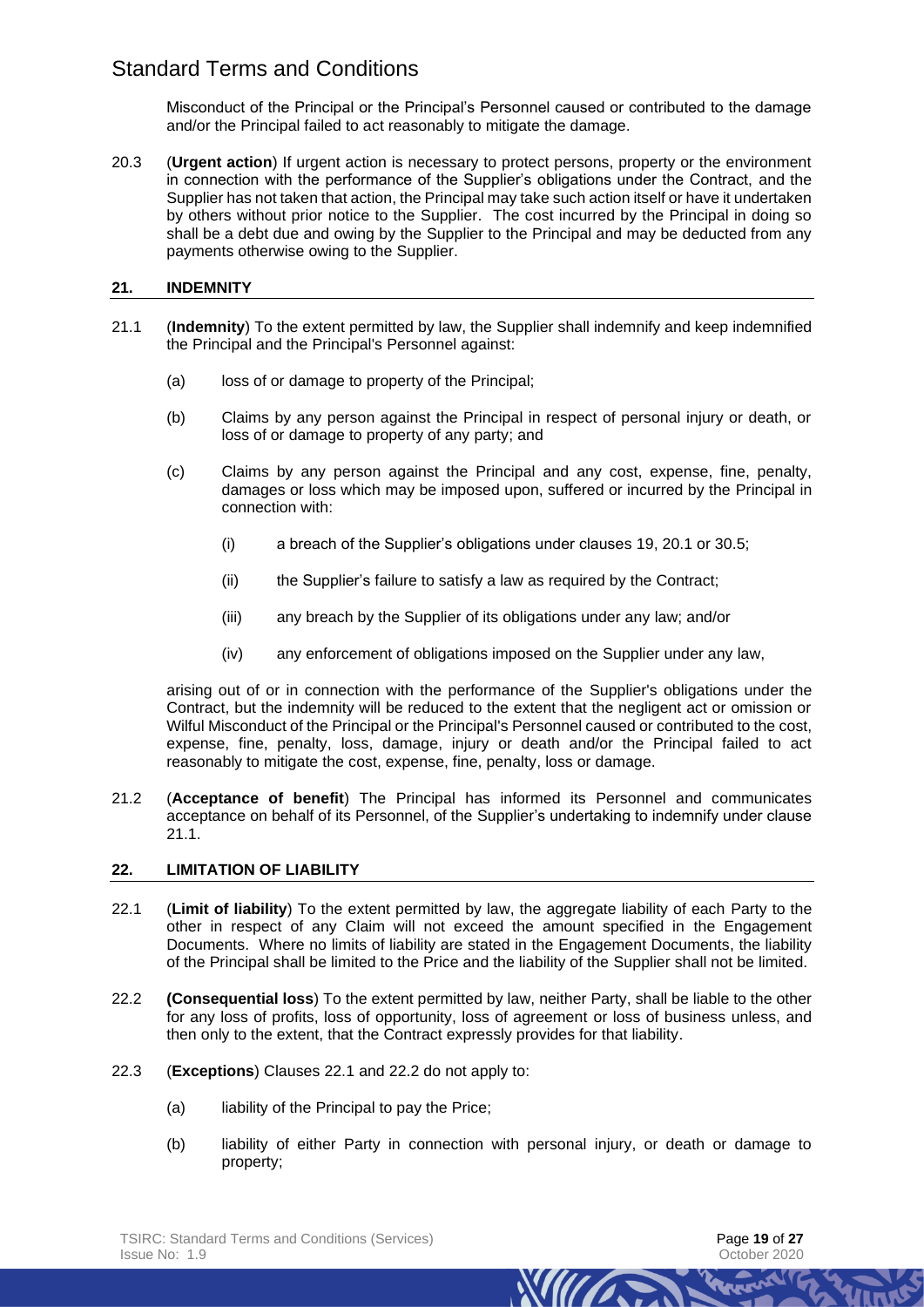- <span id="page-19-2"></span>(c) liability of either Party arising under an indemnity given under the Contract or as a result of an infringement of confidentiality or Intellectual Property Rights, a deliberate breach or abandonment of the Contract, Wilful Misconduct, gross negligence or fraud or other criminal conduct;
- <span id="page-19-3"></span>(d) liability of either Party to the extent that the Party is entitled to be indemnified under a policy of insurance required to be effected under the Contract or would have been so entitled if this clause [22](#page-18-1) did not form part of the Contract, the Party had effected and maintained the insurance policy in accordance with the Contract, complied with its obligations under the Contract, lodged and diligently pursued a claim under the policy and complied with the terms of, and any other obligation or duty in connection with, the policy and the insurer had remained solvent;
- <span id="page-19-4"></span>(e) liability of either Party incurred because of a breach of any law by the other Party;
- <span id="page-19-5"></span>(f) liability of the Supplier to the extent that the Supplier is entitled to recover that liability from any other third party (including any subcontractor, consultant or supplier of the Supplier) or would have been entitled to recover that liability but for any act or omission of the Supplier,

and amounts referred to in subclauses [\(a\),](#page-18-5) [\(b\),](#page-18-6) [\(c\),](#page-19-2) [\(d\),](#page-19-3) [\(e\)](#page-19-4) and [\(f\)](#page-19-5) shall not be included in calculating whether the limit of liability of a Party in clause [22.1](#page-18-3) has been reached.

## **23. INSURANCE**

- <span id="page-19-6"></span>23.1 (**Insurances to be effected and maintained**) The Supplier must effect the insurances stated in the Engagement Documents and any other insurance which the Supplier considers is necessary to protect its interests. Where the Engagement Documents do not provide for the insurances to be effected then the Supplier must effect the following insurance policies on terms and with an insurer reasonably acceptable to the Principal:
	- (a) public and product liability insurance in the amount of at least \$20,000,000 in respect of any one occurrence and for an unlimited number of claims;
	- (b) professional indemnity insurance in the amount of at least \$5,000,000 in respect of any one occurrence and for an unlimited number of claims;
	- (c) third party and comprehensive motor vehicle insurance for each vehicle used by the Supplier in performing its obligations under the Contract;
	- (d) plant and equipment insurance for each item of plant for the full replacement value of the plant; and
	- (e) workers' compensation insurance in respect of the Supplier's Personnel as required by law.
- <span id="page-19-0"></span>23.2 (**Period of insurance**) The insurance policies required under clause [23.1](#page-19-6) must be maintained at all times from the date on which the Supplier commences the performance of its obligations under the Contract until Completion (and, in respect of professional indemnity insurance only, for a period of 7 years after Completion).
- <span id="page-19-1"></span>23.3 (**Evidence of insurance**) If requested by the Principal, the Supplier must provide the Principal with a copy of the relevant certificate of currency and other evidence reasonably required by the Principal. The Principal may suspend the Contract or withhold payment from the Supplier until such evidence is provided.
- 23.4 (**No implied limitation**) Nothing in this clause, nor the Supplier's compliance or noncompliance with it, shall be taken to limit or reduce the Supplier's liability under the Contract or at law.

William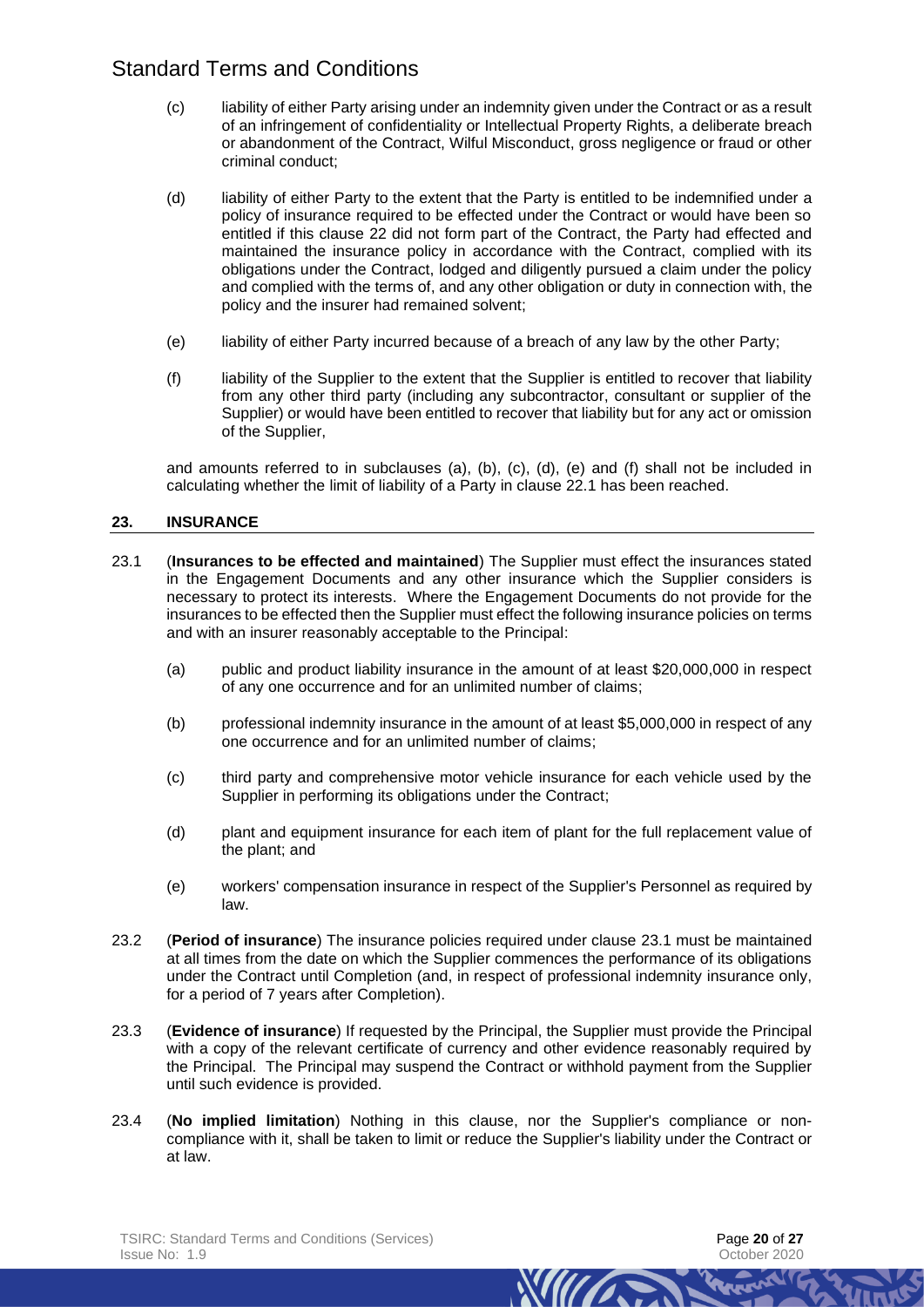23.5 (**Notification**) The Supplier must immediately notify the Principal's Representative if any insurance policy required under the Contract is cancelled or the Principal's interest in respect of any of those policies is adversely affected.

## **24. SERVICE LEVELS**

- 24.1 (**Guarantee**) The Supplier must, and guarantees that it will, in providing the Services and carrying out its other obligations under the Contract, achieve or exceed all Service Levels.
- 24.2 (**Review of Service Levels**) The representatives of the Parties may review the Service Levels from time to time and amend them in any way including by adding additional Service Levels, removing or amending Service Levels, amending the method of measuring performance or the consequence of achieving or failing to achieve a Service Level.

## **25. INSPECTIONS AND TESTS**

- 25.1 (**Right to inspect and test**) The Principal's Representative shall be entitled to inspect and test all Services and Supplier Documents provided to ensure that the Services and Supplier Documents comply with the Contract, including all warranties given and representations made by the Supplier in the Contract. Inspections or tests carried out by the Principal or on behalf of the Principal shall not relieve the Supplier of any obligation or liability under the Contract nor limit or waive any right of the Principal.
- 25.2 (**Cost**) If an inspection or test undertaken by the Principal reveals a failure by the Supplier to comply with the Contract, then the costs reasonably incurred by the Principal in undertaking the inspection or test shall be a debt due and payable by the Supplier to the Principal.

#### <span id="page-20-4"></span>**26. NON-CONFORMANCE**

#### <span id="page-20-1"></span>26.1 (**Non-conforming Services or Supplier Documents)** Where:

- (a) any of part of the Services or Supplier Documents provided by the Supplier does not conform strictly to the requirements of the Contract (including where the Supplier has failed to achieve any Service Level); or
- (b) the Supplier fails to comply with any other obligation of the Supplier under the Contract,

the Principal may, in addition to or as an alternative to exercising its rights under clause [29,](#page-22-1) exercise the rights provided in clause [26.2.](#page-20-0)

- <span id="page-20-2"></span><span id="page-20-0"></span>26.2 (**Principal's rights in respect of non-conformance or failure**) Where permitted by clause [26.1,](#page-20-1) the Principal may:
	- (a) direct the Supplier to provide a detailed proposal as to how the Supplier proposes to rectify the non-conformance and the time within which such a proposal is to be provided;
	- (b) whether or not the Principal has given a direction under clause [26.2\(a\),](#page-20-2) direct the Supplier to:
		- (i) rectify the non-conformance or failure (including by performing or reperforming, removing, demolishing, repairing, replacing or reconstructing any nonconforming Services or replacing non-conforming Supplier Documents) at the Supplier's expense and within the timeframes reasonably directed by the Principal; and
		- (ii) make good any damage to any property or work to the extent caused by the non-conformance or the rectification,

<span id="page-20-3"></span>at the Supplier's expense and within the timeframes reasonably directed by the Principal;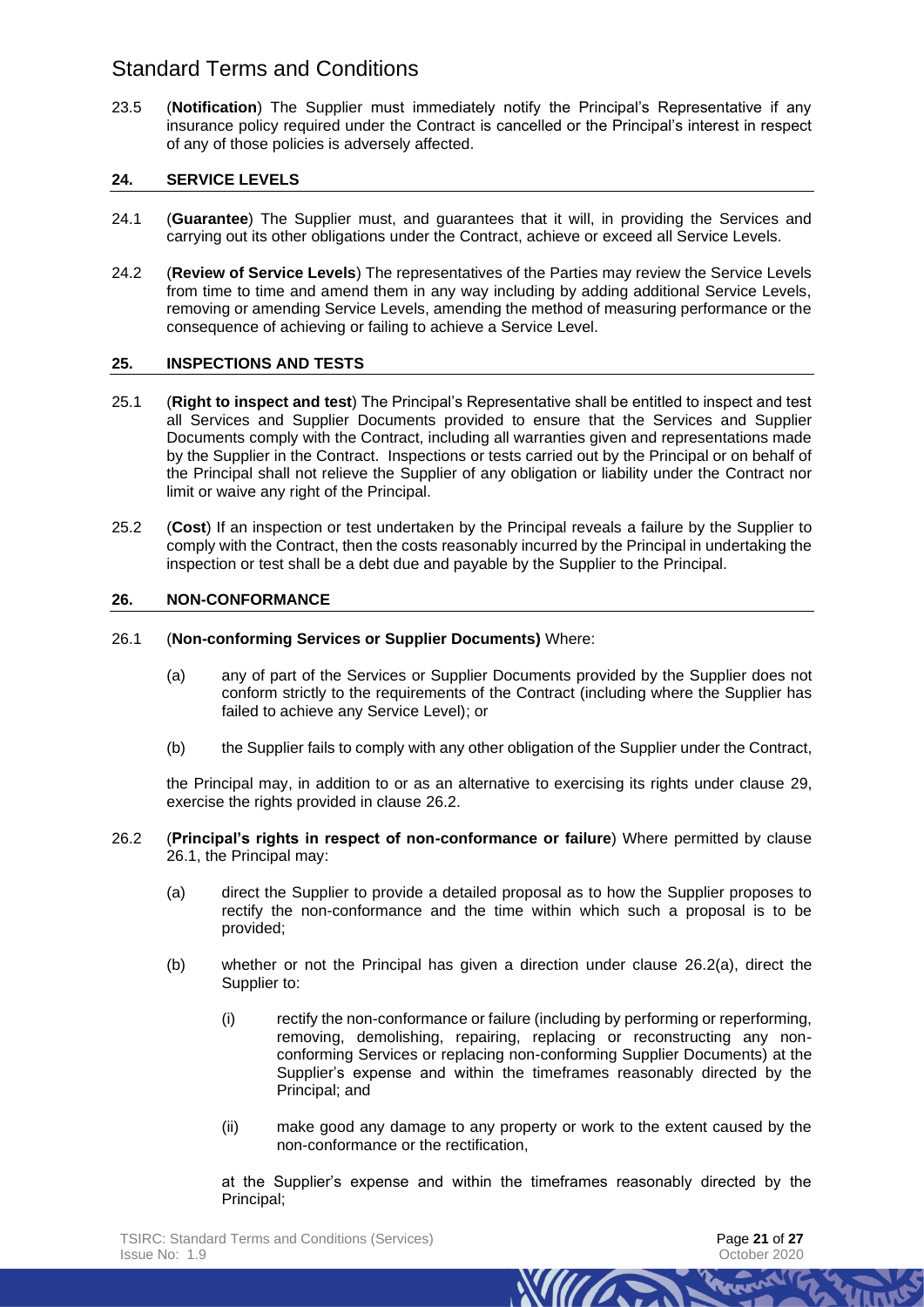- (c) accept the non-conformance or failure, in which case the Price will be adjusted as if the Principal had directed a Variation for the non-conformance or failure; or
- (d) where it is impractical to give the Supplier a direction pursuant to clause  $26.2(b)(i)$ , take any of the steps contemplated by that clause itself, in which case the costs reasonably incurred by the Principal in doing so shall be a debt due and owing by the Supplier to the Principal.
- <span id="page-21-2"></span>26.3 (**Step-in rights**) If the Supplier fails to comply with a direction under clause [26.2,](#page-20-0) then the Principal may after giving at least 5 Business Days written notice to the Supplier (except in the case of emergency, in which case no notice is required) carry out that other obligation itself or have it carried out by others.
- 26.4 (**Costs**) The cost incurred by the Principal in connection with any action taken, or purportedly taken, pursuant to clause [26.2](#page-20-0) or [26.3](#page-21-2) so shall be a debt due and owing by the Supplier to the Principal.
- <span id="page-21-1"></span>26.5 (**Timing**) A direction under clause [26.2](#page-20-0) may be given at any time up to 12 months after Completion.
- 26.6 (**Application of clause**) For clarity, this clause [26](#page-20-4) shall apply to all Services and Supplier Documents provided or to be provided, under the Contract, including Services and Supplier Documents provided in compliance with a direction under clause [26.2\(b\)\(i\).](#page-20-3)

## **27. SUSPENSION**

- 27.1 (**Right to suspend**) The Principal may direct the Supplier to suspend the performance of the whole or part of the Supplier's obligations under the Contract at any time and for any reason and may direct the Supplier to recommence performing those obligations by giving notice in writing to the Supplier. The Supplier must not suspend the performance of its obligations under the Contract without the prior written consent of the Principal.
- 27.2 (**Costs of suspension**) If the suspension is directed due to any act or omission of the Supplier or its Personnel (including a breach of the Contract by the Supplier) then the Supplier shall bear the costs of the suspension. Otherwise, the Principal shall be liable for the direct costs which the Supplier demonstrates it has reasonably, necessarily and not prematurely incurred by the Supplier by reason of the suspension and which the Supplier demonstrates it cannot reasonably mitigate.

#### **28. FORCE MAJEURE**

- <span id="page-21-0"></span>28.1 (**Notification of Force Majeure**) If either Party is rendered unable wholly or in part by Force Majeure to carry out any of its obligations under the Contract (other than an obligation to make a payment of monies), that Party ('the Affected Party'), shall give to the other Party prompt written notice of such Force Majeure detailing the particulars of the Force Majeure and to the extent that it is ascertainable at the time of giving the notice, the extent to which it will be unable to perform or be delayed in performing its obligations.
- 28.2 (**Suspension**) On the giving of a notice under clause [28.1,](#page-21-0) the obligations of the Affected Party detailed in the notice shall be suspended for the duration of the Force Majeure.
- <span id="page-21-3"></span>28.3 (**Removal of Force Majeure**) The Affected Party shall use all reasonable diligence to remedy or remove such Force Majeure as quickly as possible. The Affected Party must notify the other Party as soon as it is no longer affected by such Force Majeure.
- 28.4 (**Industrial relations**) Clause [28.3](#page-21-3) does not require the settlement of strikes, lockouts or other labour difficulties by the Affected Party on terms contrary to its wishes. The manner in which all such difficulties shall be handled shall be entirely within the discretion of the Affected Party.
- 28.5 (**Principal's rights**) Where the Supplier gives a notice under clause [28.1,](#page-21-0) the Principal may at its election: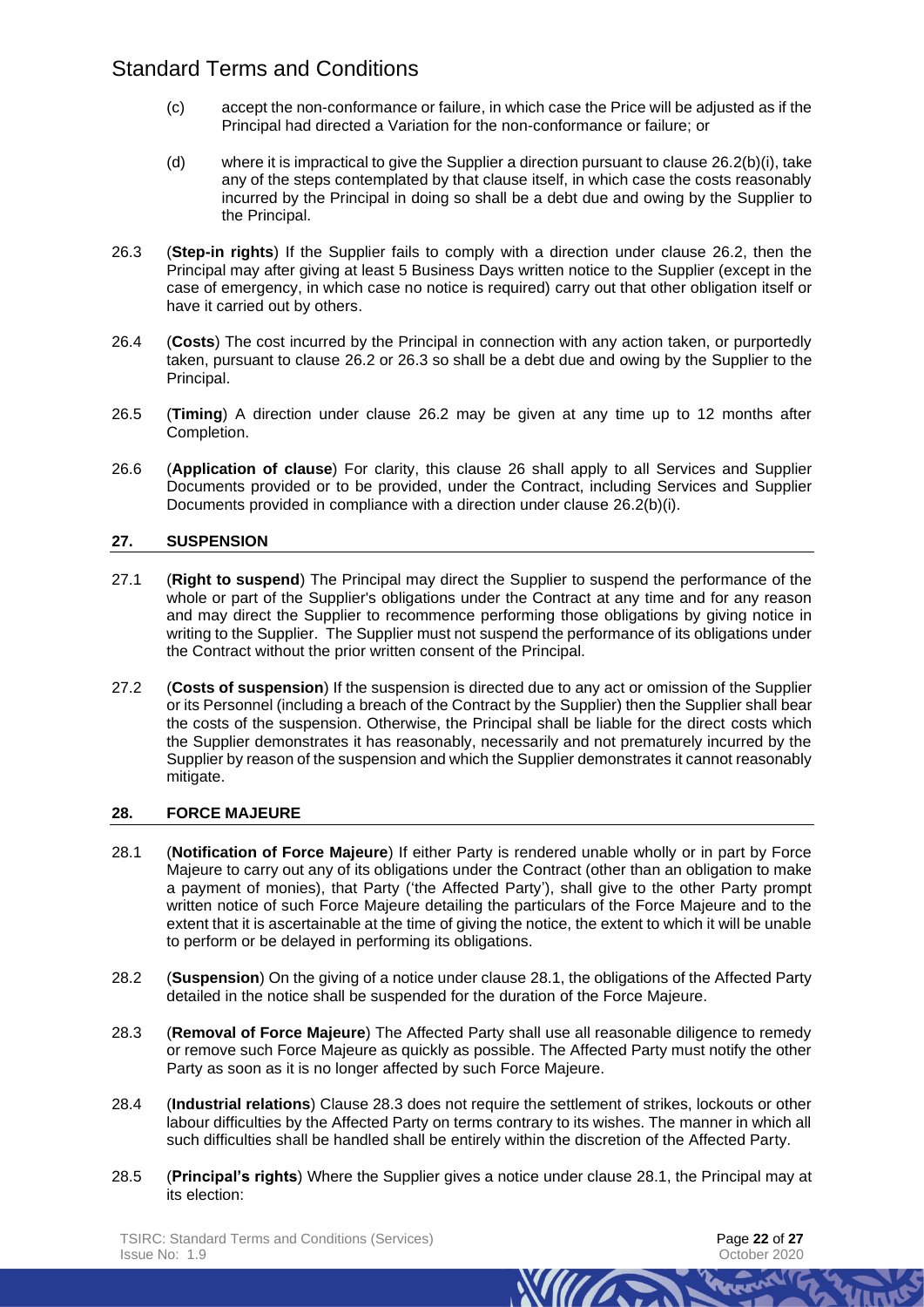- (a) itself perform, or engage others to perform the obligations which the Supplier is unable to perform and may continue to perform such obligations until the later of the time that the Principal is reasonably satisfied that the Supplier is able to resume performance of those obligations and the time at which any interim arrangements put in place by the Principal are able to be reasonably brought to an end;
- (b) take such other action as the Principal, acting reasonably, considers appropriate.

The cost incurred by the Principal in exercising these rights shall be borne by the Principal.

28.6 (**Termination**) If Force Majeure extends for a period of greater than 20 consecutive Business Days then the Principal may terminate the Contract immediately by giving written notice to the Supplier.

#### <span id="page-22-1"></span>**29. TERMINATION AND DEFAULT**

- 29.1 (**Termination for convenience**) The Principal may at any time and for any reason in its absolute discretion terminate the Contract by giving 25 Business Days written notice to the Supplier.
- 29.2 (**Default by Supplier**) Where the Supplier has committed a Substantial Breach or is subject to an Insolvency Event, the Principal may by giving written notice to the Supplier immediately:
	- (a) take out of the Supplier's hands the whole or part of the Supplier's obligations remaining to be completed pursuant to the Contract and suspend payment to the Supplier under the Contract until it becomes due and payable under clause [29.5;](#page-22-2) or
	- (b) to the extent permitted by law, terminate the Contract.

<span id="page-22-3"></span>The Principal may itself perform, or may engage others to perform, any obligations of the Supplier taken out of the hands of the Supplier or which remain unperformed at the time of termination.

- 29.3 (**Default by Principal**) Where the Principal has committed a Substantial Breach, the Supplier may suspend the performance of its obligations under the Contract by giving written notice to this effect to the Principal. If the default has not been remedied within 20 Business Days after the notice of suspension is given to the Principal, the Supplier may terminate the Contract by giving written notice to this effect.
- <span id="page-22-0"></span>29.4 (**Payment on Termination**) If the Contract is terminated by either Party the Principal shall, subject to the Contract and its other rights at law, pay the Supplier:
	- (a) the amount which the Supplier is entitled to be paid under the Contract for Services provided up to and including the date of termination; and
	- (b) if the termination is solely due to the act or omission of the Principal, without any fault on behalf of the Supplier, the amount of any other direct costs which the Supplier demonstrates it has reasonably, necessarily and not prematurely incurred prior to the termination in the expectation of completing its obligations under the Contract, and which the Supplier demonstrates it cannot reasonably mitigate.

except that the total amount payable to the Supplier under the Contract shall not under any circumstances exceed the amount to which the Supplier would have become entitled to be paid had the Contract not been terminated.

WILLIAM

<span id="page-22-2"></span>29.5 (**Payment on take out**) On completion of the obligations of the Supplier which have been taken out of the hands of the Supplier, the Principal shall determine the cost incurred in completing those obligations and the amount which would have been paid to the Supplier had the Supplier completed those obligations (including any payment suspended under clause [29.2\(a\)\)](#page-22-3) and the difference shall be a debt due and payable by the Supplier to the Principal or by the Principal to the Supplier as the case may be.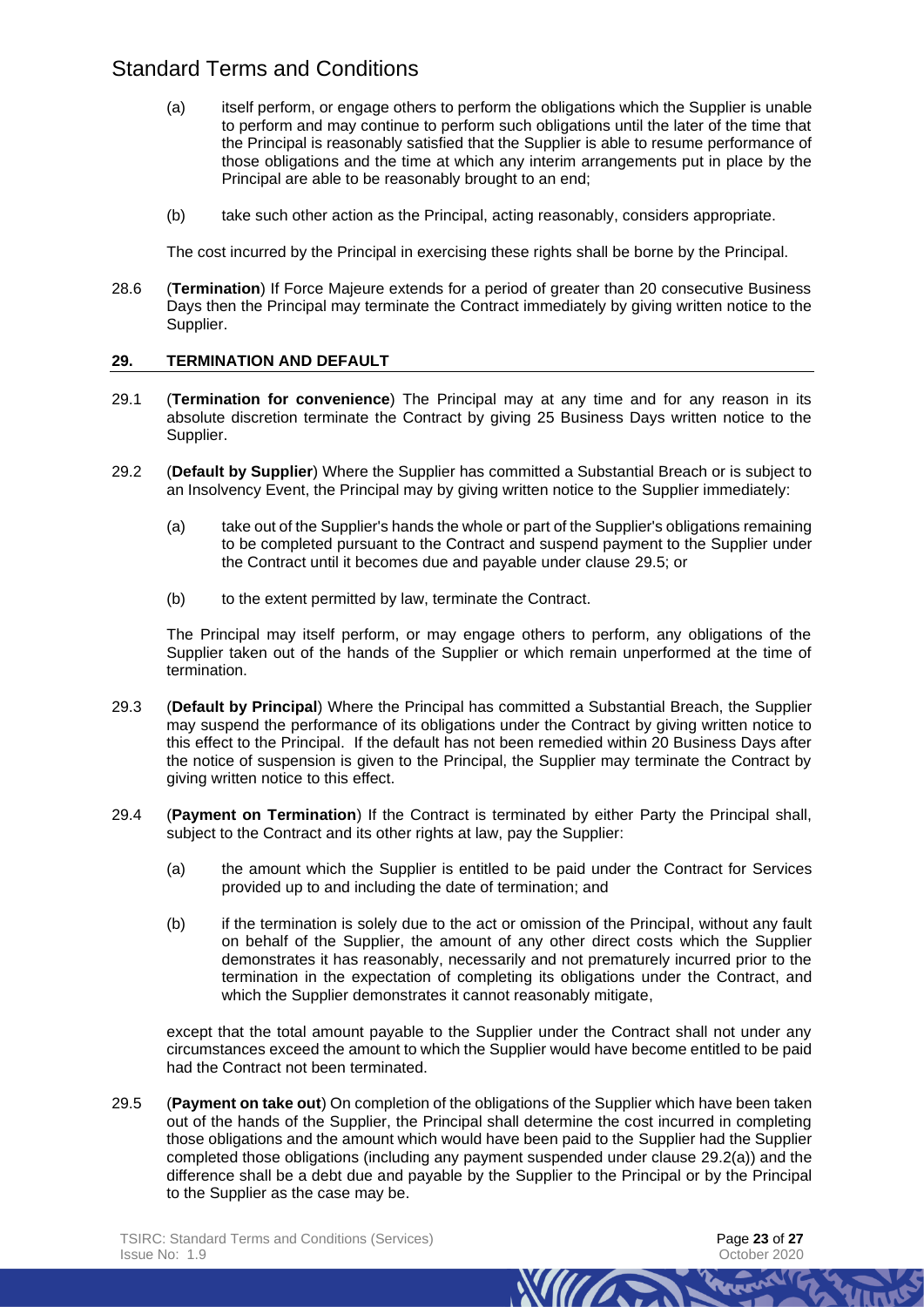<span id="page-23-1"></span>29.6 (**No other compensation**) Except to the extent expressly provided in this clause [29,](#page-22-1) the Supplier shall not be entitled to any monetary compensation in respect of the termination of the Contract by either Party or the Principal taking obligations out of the hands of the Supplier pursuant to this clause [29.](#page-22-1)

## <span id="page-23-0"></span>**30. HANDLING OF INFORMATION**

- <span id="page-23-4"></span>30.1 (**Obligation of confidence**) A Party must not use the other Party's Confidential Information for any purpose other than complying with its obligations or exercising its rights in connection with the Contract ('Permitted Purpose'). A Party may not disclose the other Party's Confidential Information to a third party other than in the Exceptional Circumstances. The Parties must take reasonable steps to prevent the unauthorised disclosure to or use by any other person, firm or company of the Confidential Information.
- 30.2 (**Breach of Confidence**) If a Party becomes aware of a suspected or actual breach of clause [30.1,](#page-23-4) that Party must immediately notify the other Party and take reasonable steps required to prevent or stop the breach. The Parties acknowledge that damages will not be an adequate remedy for such a breach.
- 30.3 (**Return of Confidential Information**) The Disclosee of Confidential Information must return or destroy (at the Discloser's discretion) all Confidential Information and material containing Confidential Information when it is no longer required by the Disclosee for the Permitted Purpose or when otherwise directed by the Discloser, subject to any record keeping requirements at law.
- 30.4 (**Personnel**) The Parties must make every reasonable effort to ensure that only its Personnel that have a need to know any Confidential Information for the Permitted Purpose are permitted to access and use the other Party's Confidential Information and its Personnel are aware of and comply with the obligations of confidentiality in this clause [30.](#page-23-0)
- <span id="page-23-3"></span>30.5 (**Information Privacy Act**) If the Supplier collects or has access to 'Personal Information' as that term is defined in the *Information Privacy Act 2009* (Qld) in order to carry out its obligations under the Contract, the Supplier must comply with Parts 1 and 3 of Chapter 2 of that Act in relation to the discharge of its obligations under the Contract as if the Supplier was the Principal. Personal information collected by the Principal in connection with the Contract is collected for the purposes of enabling the Principal to properly discharge its functions as a local government authority and may be accessible by and disclosed to Personnel engaged to assist the Principal in doing so. Personal information will otherwise be dealt in accordance with the Principal's privacy policy. The Principal is authorised to collect personal information in accordance with the *Local Government Act 2009* (Qld), the *Local Government Regulation 2012* (Qld) and related legislation.
- 30.6 (**Media**) The Supplier must not, either on its own account or in conjunction with other parties, issue any publication, advertisement, document, article or information whether verbal or written, in connection with the Contract in any media without the prior approval of the Principal.

## <span id="page-23-2"></span>**31. INTELLECTUAL PROPERTY**

- 31.1 (**Background IP**) Background IP of a Party shall remain the exclusive property of that Party. The Principal grants the Supplier a revocable, royalty free, non-exclusive, non-transferable licence to use the Principal's Background IP strictly for the purpose of complying with the Supplier's obligations under the Contract and for no other purpose. The Supplier grants the Principal an irrevocable, royalty free, non-exclusive, non-transferable licence to use, copy, reproduce, modify and adapt the Supplier's Background IP for any purpose for which the Services are provided and for the purpose of complying with the Principal's obligations and exercising the Principal's rights in connection with the Contract. Each Party warrants and represents to the other that the use of the Party's Background IP will not infringe any Intellectual Property Rights of a third party
- 31.2 (**Project IP - Alternative 1**) If the Engagement Documents provides that Project IP vests in the Principal, or if the Engagement Documents do not deal with the matter, then:

**WIII**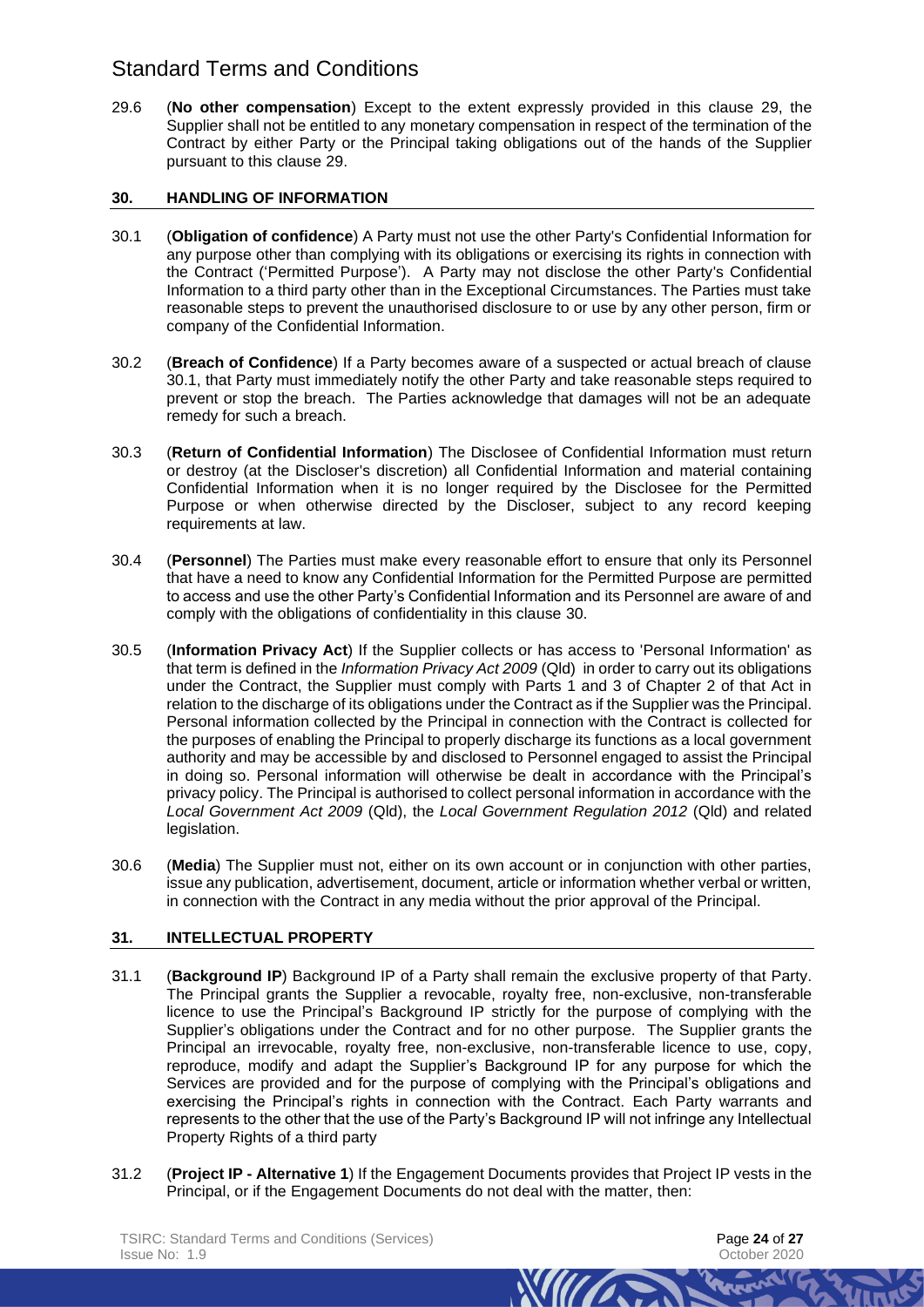- <span id="page-24-0"></span>(a) Project IP vests on creation in and is the exclusive property of the Principal;
- (b) to the extent (if any) that clause [31.2\(a\)](#page-24-0) does not vest Project IP in the Principal, the Supplier assigns all right, title and interest in the Project IP to the Principal; and
- (c) the Principal grants the Supplier a revocable, royalty free, non-exclusive, nontransferable licence to use the Project IP to the extent necessary to enable the Supplier to comply with the Supplier's obligations under the Contract and for no other purpose.
- 31.3 (**Project IP Alternative 2**) If the Engagement Documents provide that Project IP vests in the Supplier, Project IP vests in the Supplier on creation and the Supplier grants the Principal an irrevocable, royalty free, non-exclusive, non-transferable licence to use, copy, reproduce, modify and adapt the Project IP for any purpose for which the Services are provided and for the purpose of complying with the Principal's obligations and exercising the Principal's rights in connection with the Contract.
- 31.4 (**Moral Rights consent**) If the Reference Schedule provides that a Moral Rights consent is required then:
	- (a) the Principal may do anything which would, but for this clause, constitute an infringement of the Moral Rights of the Supplier or any of its Personnel in the Background IP or the Project IP; and
	- (b) the Supplier must procure, and on request by the Principal provide to the Principal a copy of, a written consent to this effect from each of its Personnel that is the author of any Supplier Documents.
- 31.5 (**Warranty and representation by Supplier**) The Supplier warrants and represents that:
	- (a) it has the necessary rights to exercise any Intellectual Property Rights that it uses to provide the Services, or to assign or license the Supplier's Background IP and Project IP in accordance with this clause [31;](#page-23-2)
	- (b) it has not infringed and will not infringe any Intellectual Property Rights of a third party in connection with the performance of its obligations under the Contract; and
	- (c) except to the extent that the infringement is caused by the Supplier's incorporation of the Principal's Background IP, the Project IP will not infringe the Intellectual Property Rights of a third party.
- 31.6 (**Indemnity**) Each Party indemnifies the other in respect of breach of a warranty given or representation made in this clause [31.](#page-23-2)

#### <span id="page-24-1"></span>**32. DISPUTE RESOLUTION**

- 32.1 (**Initial conference**) If a Party gives written notice to the other of a dispute under the Contract, representatives of the Parties shall promptly confer to attempt to resolve the dispute.
- 32.2 (**Mediation**) If the dispute is not resolved within 10 Business Days after the giving of the notice (or such longer period as may be agreed by the Parties) a Party may by written notice to the other Party refer the dispute for mediation in accordance with the Mediation Rules of the Resolution Institute. The mediation must be conducted by a mediator to be appointed by agreement of the Parties or in default of agreement to be appointed by the President of the Queensland Law Society or his nominee at the request of a Party.
- 32.3 (**Legal proceedings**) If the dispute is not resolved within 20 Business Days after the appointment of the mediator any Party may take legal proceedings to resolve the dispute.
- 32.4 (**Urgent relief**) This clause [32](#page-24-1) does not prevent any Party from taking any steps under any law out of which the Parties cannot contract or obtaining any injunctive, declaratory or other interlocutory relief from a Court which may be urgently required.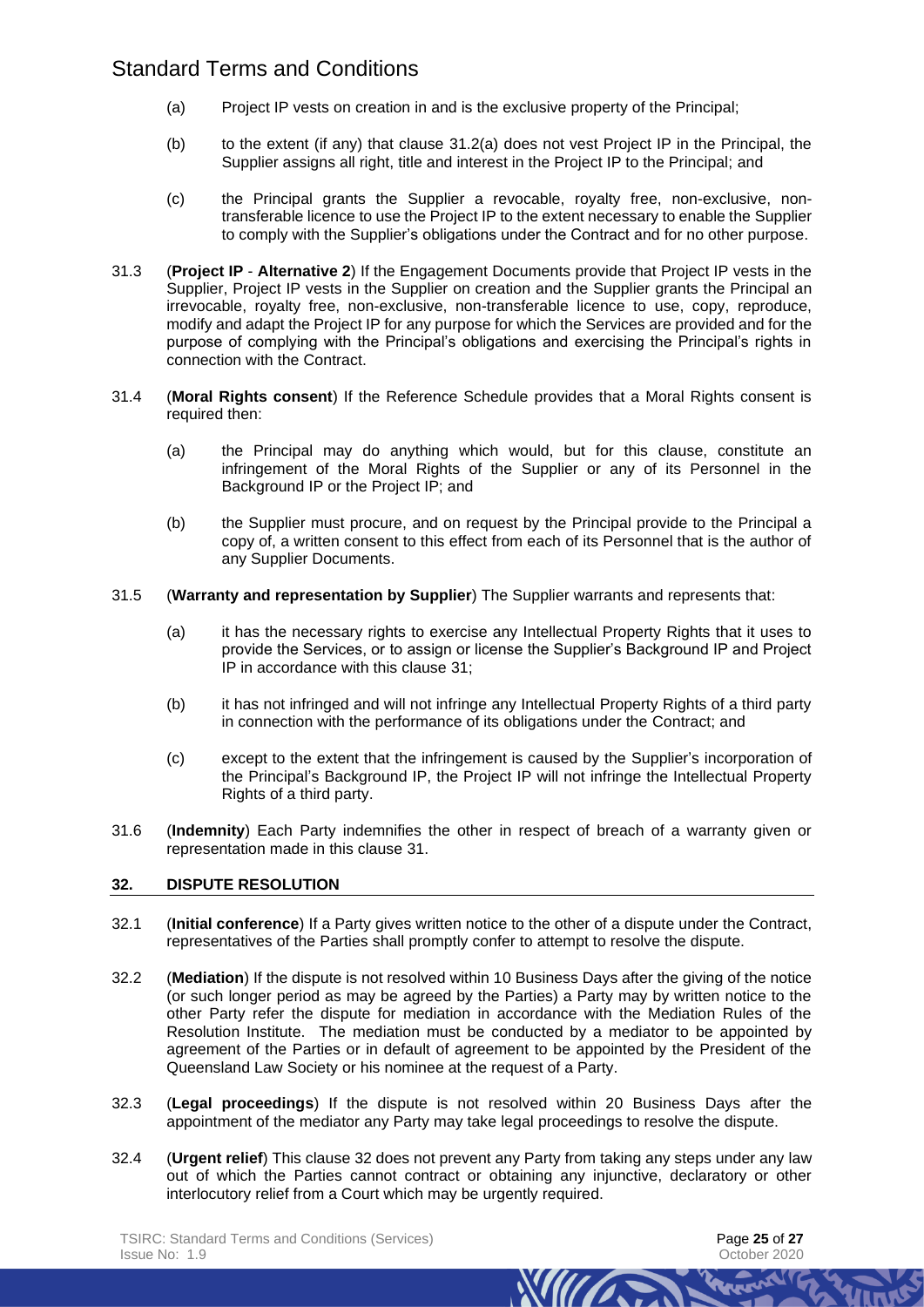## <span id="page-25-0"></span>**33. CLAIMS**

33.1 The Principal shall not be liable upon any Claim by the Supplier for monetary compensation (other than for the Price) in connection with the Contract unless the Supplier has given the Principal written notice of its intention to make the Claim within 25 Business Days after the direction or other event on which the Claim is based was given or occurred.

**Engra**